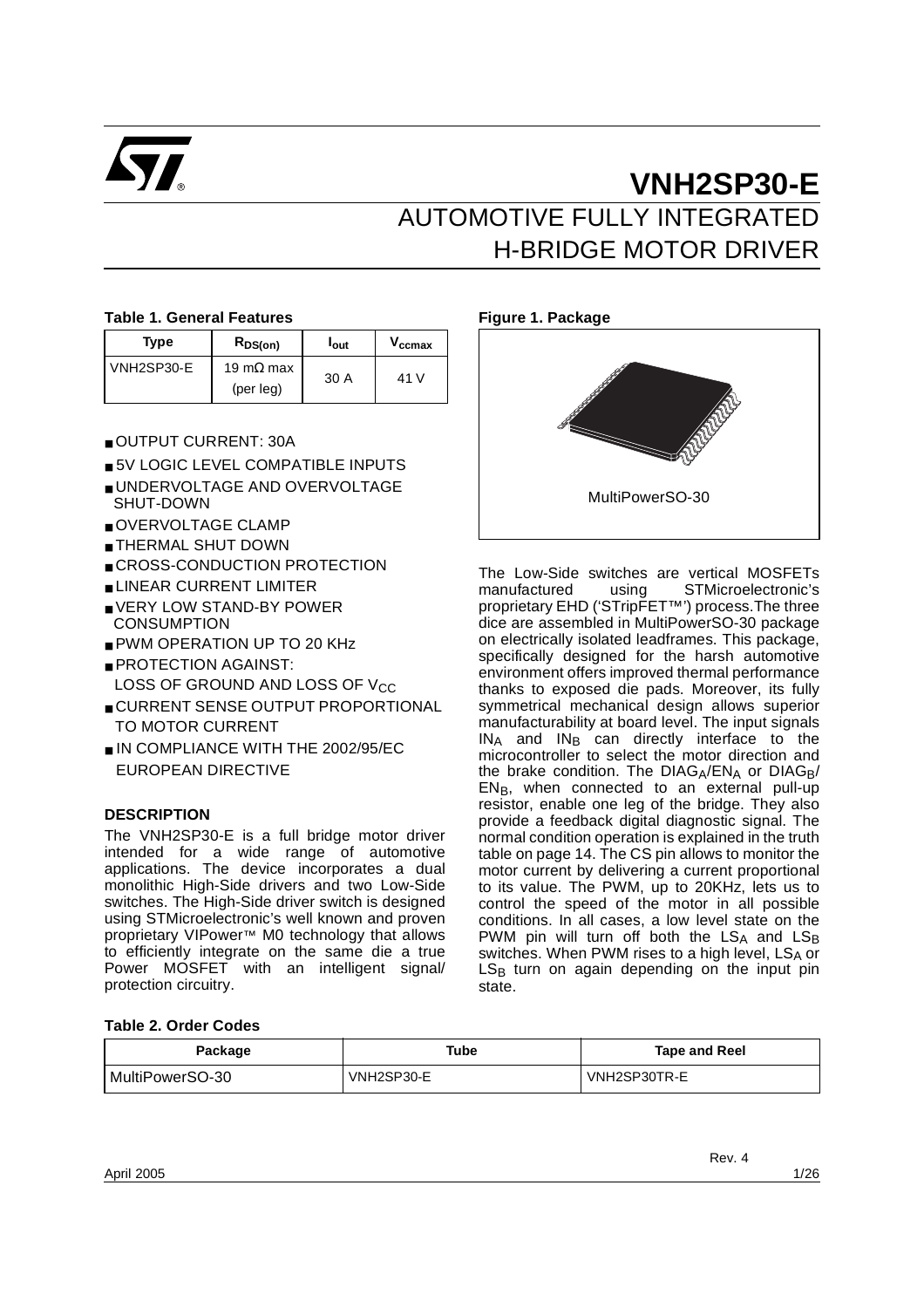### **Figure 2. Block Diagram**



**Figure 3. Configuration Diagram (Top View)** 



2/26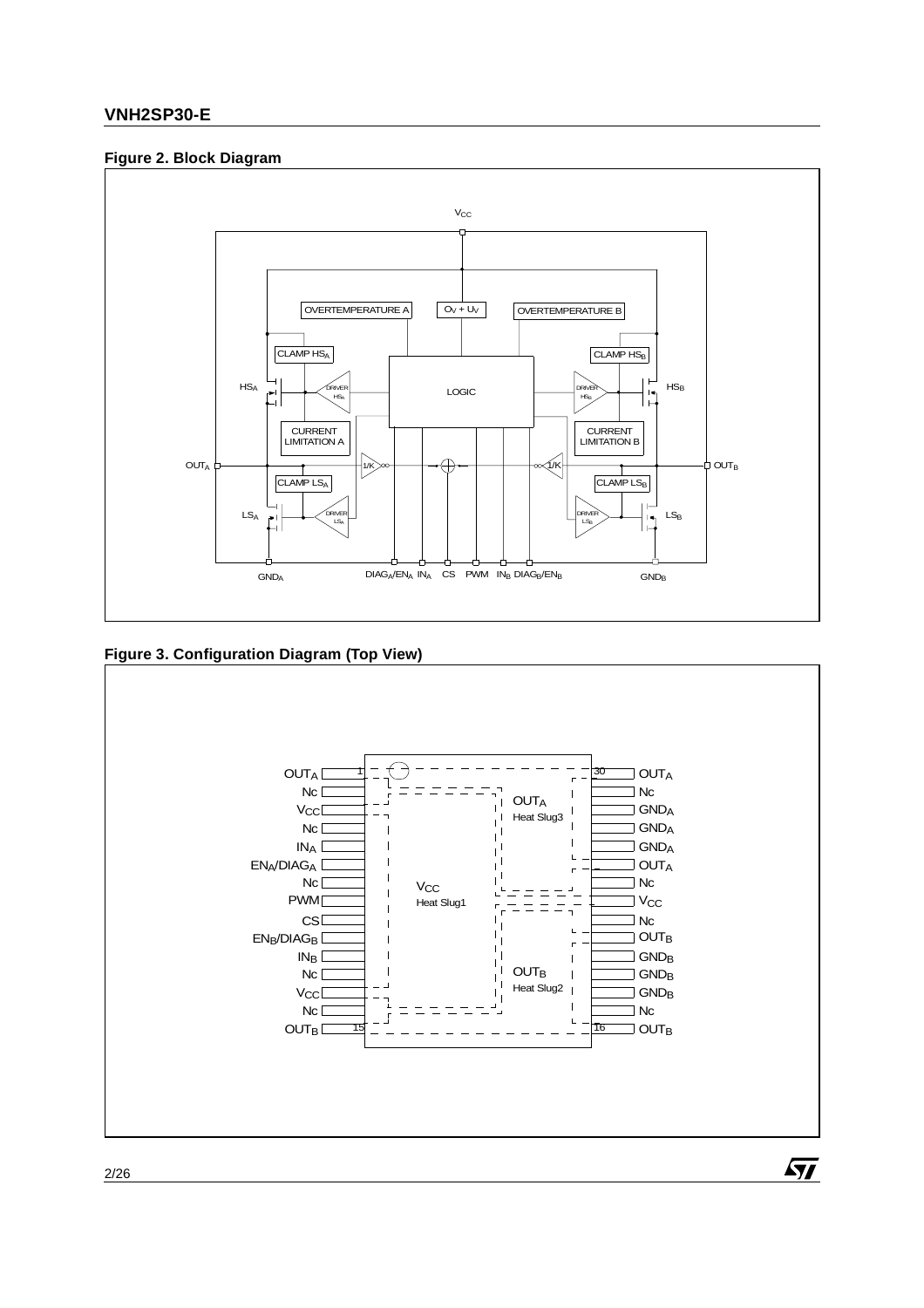| <b>Pin No</b>             | Symbol                                       | <b>Function</b>                                                |
|---------------------------|----------------------------------------------|----------------------------------------------------------------|
| 1, 25, 30                 | OUT <sub>A</sub> , Heat<br>Slug <sub>2</sub> | Source of High-Side Switch A / Drain of Low-Side Switch A      |
| 2,4,7,12,14,17, 22, 24,29 | NC.                                          | Not connected                                                  |
| 3, 13, 23                 | VCC, Heat<br>Slug1                           | Drain of High-Side Switches and Power Supply Voltage           |
| 6                         | EN <sub>A</sub> /DIAG <sub>A</sub>           | Status of High-Side and Low-Side Switches A; Open Drain Output |
| 5                         | <b>INA</b>                                   | Clockwise Input                                                |
| 8                         | <b>PWM</b>                                   | <b>PWM</b> Input                                               |
| 9                         | CS.                                          | Output of Current sense                                        |
| 11                        | $IN_{B}$                                     | Counter Clockwise Input                                        |
| 10                        | $EN_B/DIAG_B$                                | Status of High-Side and Low-Side Switches B; Open Drain Output |
| 15, 16, 21                | OUT <sub>B.</sub> Heat<br>Slug3              | Source of High-Side Switch B / Drain of Low-Side Switch B      |
| 26, 27, 28                | $GND_A$                                      | Source of Low-Side Switch A (*)                                |
| 18, 19, 20                | $GND_{B}$                                    | Source of Low-Side Switch B (*)                                |

# **Table 3. Pin Definitions And Functions**

Note:  $(*)$  GND<sub>A</sub> and GND<sub>B</sub> must be externally connected together

# **Table 4. Pin Functions Description**

| <b>Name</b>             | <b>Description</b>                                                                                           |
|-------------------------|--------------------------------------------------------------------------------------------------------------|
| $V_{\rm CC}$            | Battery connection.                                                                                          |
| <b>GND</b> <sub>A</sub> | Power grounds, must always be externally connected together.                                                 |
| <b>GND<sub>R</sub></b>  |                                                                                                              |
| <b>OUTA</b>             | Power connections to the motor.                                                                              |
| <b>OUTR</b>             |                                                                                                              |
| IN <sub>A</sub>         | Voltage controlled input pins with hysteresis, CMOS compatible. These two pins control the state of          |
| IN <sub>B</sub>         | the bridge in normal operation according to the truth table (brake to $V_{CC}$ , Brake to GND, clockwise and |
|                         | counterclockwise).                                                                                           |
| <b>PWM</b>              | Voltage controlled input pin with hysteresis, CMOS compatible. Gates of Low-Side FETS get                    |
|                         | modulated by the PWM signal during their ON phase allowing speed control of the motor                        |
|                         | Open drain bidirectional logic pins. These pins must be connected to an external pull up resistor. When      |
| $EN_A/DIAG_A$           | externally pulled low, they disable half-bridge A or B. In case of fault detection (thermal shutdown of      |
| $EN_B/DIAG_B$           | a High-Side FET or excessive ON state voltage drop across a Low-Side FET), these pins are pulled             |
|                         | low by the device (see truth table in fault condition).                                                      |
| СS                      | Analog current sense output. This output sources a current proportional to the motor current. The            |
|                         | information can be read back as an analog voltage across an external resistor.                               |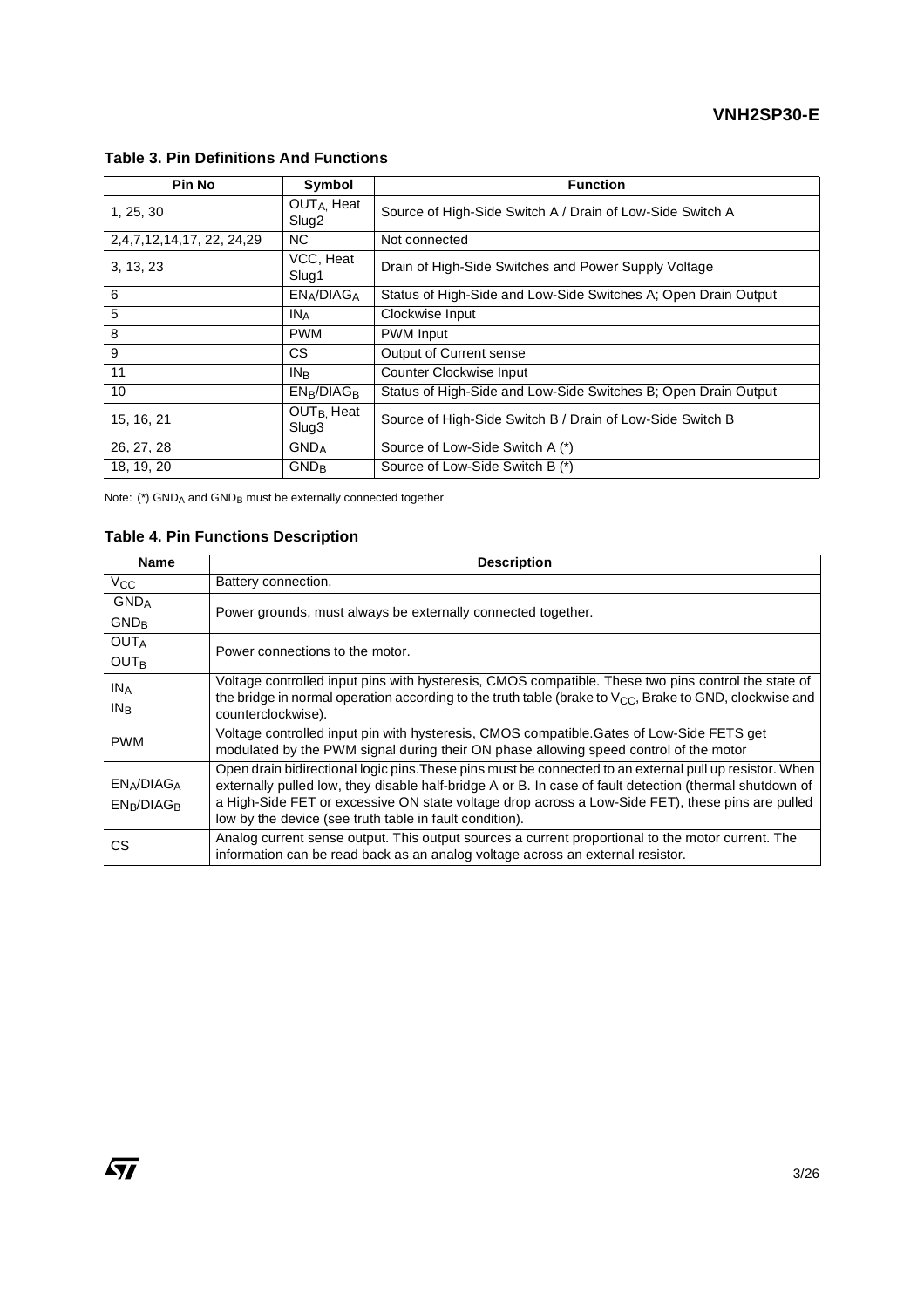# **Table 5. Block Descriptions** (see Block Diagram)

| <b>Name</b>                                    | <b>Description</b>                                                                                                                                                    |
|------------------------------------------------|-----------------------------------------------------------------------------------------------------------------------------------------------------------------------|
| <b>LOGIC CONTROL</b>                           | Allows the turn-on and the turn-off of the High Side and the Low Side<br>switches according to the truth table.                                                       |
| OVERVOLTAGE + UNDERVOLTAGE                     | Shut-down the device outside the range [5.5V16V] for the battery voltage.                                                                                             |
| HIGH SIDE AND LOW SIDE CLAMP<br><b>VOLTAGE</b> | Protect the High Side and the Low Side switches from the high voltage on<br>the battery line in all configuration for the motor.                                      |
| HIGH SIDE AND LOW SIDE DRIVER                  | Drive the gate of the concerned switch to allow a proper $R_{DS(0n)}$ for the leg<br>of the bridge.                                                                   |
| LINEAR CURRENT LIMITER                         | Limits the motor current, by reducing the High Side Switch gate-source<br>voltage when short-circuit to ground occurs.                                                |
| <b>OVERTEMPERATURE PROTECTION</b>              | In case of short-circuit with the increase of the junction's temperature,<br>shuts-down the concerned High Side to prevent its degradation and to<br>protect the die. |
| <b>FAULT DETECTION</b>                         | Signalize an abnormal behavior of the switches in the half-bridge A or B by<br>pulling low the concerned ENx/DIAGx pin.                                               |

# **Table 6. Absolute Maximum Rating**

| Symbol                      | <b>Parameter</b>                                             | Value                     | Unit        |
|-----------------------------|--------------------------------------------------------------|---------------------------|-------------|
| V <sub>CC</sub>             | Supply Voltage                                               | $+41$                     | V           |
| I <sub>max</sub>            | Maximum Output Current (continuous)                          | 30                        | A           |
| <sup>I</sup> R              | Reverse Output Current (continuous)                          | $-30$                     | A           |
| <sup>I</sup> IN             | Input Current ( $IN_A$ and $IN_B$ pins)                      | $+/- 10$                  | mA          |
| <sup>I</sup> EN             | Enable Input Current ( $DIAG_A/EN_A$ and $DIAG_B/EN_B$ pins) | $+/- 10$                  | mA          |
| $I_{DW}$                    | <b>PWM Input Current</b>                                     | $+/- 10$                  | mA          |
| $V_{CS}$                    | Current Sense Maximum Voltage                                | $-3/+15$                  | V           |
|                             | Electrostatic Discharge ( $R=1.5k\Omega$ , C=100pF)          |                           |             |
|                             | - CS pin                                                     | 2                         | kV          |
| V <sub>ESD</sub>            | - logic pins                                                 | 4                         | kV          |
|                             | - output pins: OUTA, OUTB, V <sub>CC</sub>                   | 5                         | kV          |
| Тĩ                          | Junction Operating Temperature                               | <b>Internally Limited</b> | $^{\circ}C$ |
| $T_c$                       | <b>Case Operating Temperature</b>                            | $-40$ to 150              | °C          |
| $\mathsf{T}_{\textsf{STG}}$ | Storage Temperature                                          | $-55$ to 150              | $^{\circ}C$ |

# **Figure 4. Current and Voltage Conventions**



 $\sqrt{11}$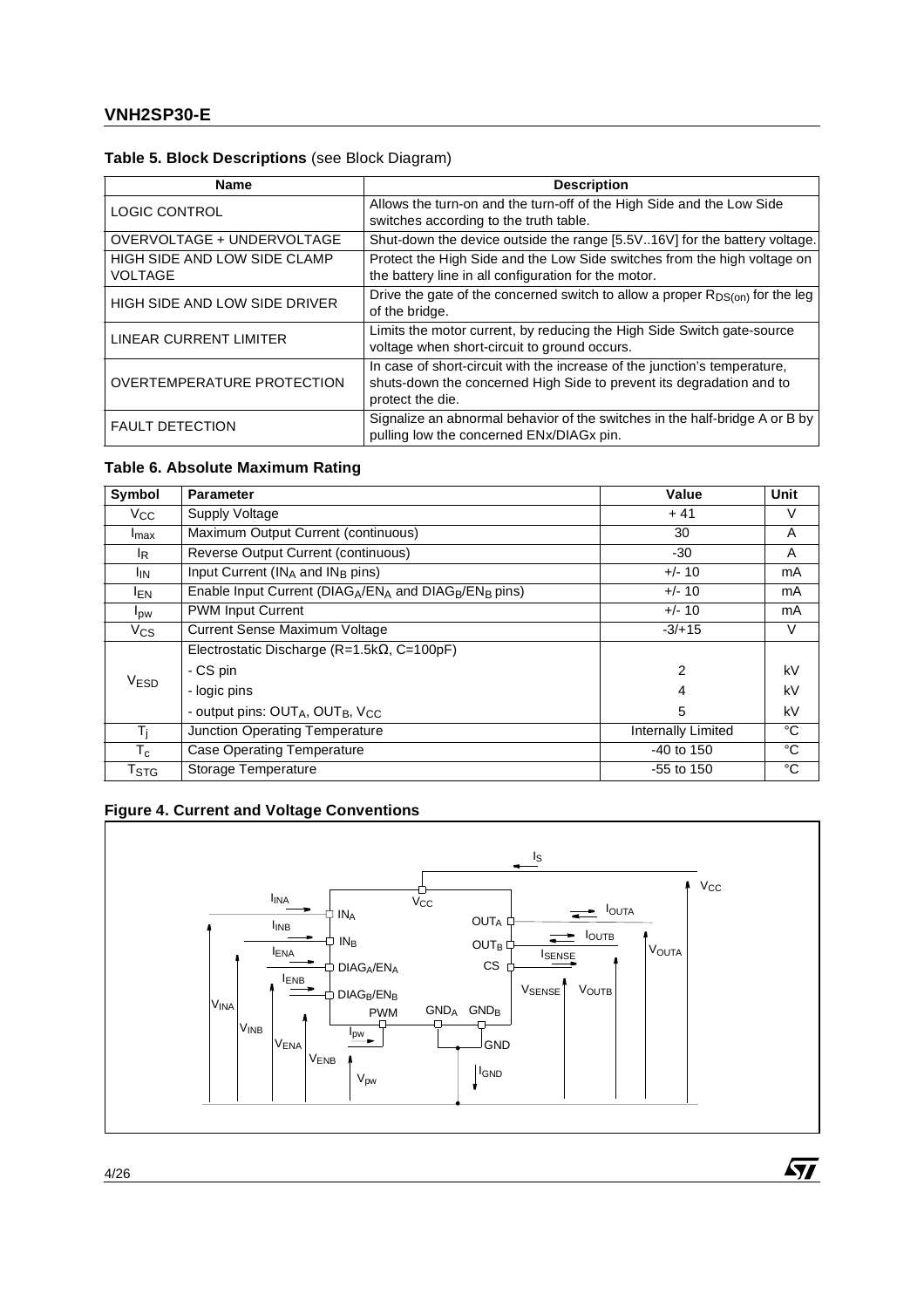### **Table 7. Thermal Data**

See MultiPowerSO-30 Thermal Data section (page )

### **ELECTRICAL CHARACTERISTICS**

(V $_{\text{CC}}$ =9V up to 16V; -40°C<T<sub>j</sub><150°C; unless otherwise specified)

### **Table 8. Power**

| Symbol       | <b>Parameter</b>                                              | <b>Test Conditions</b>                                                                                                                               | Min. | Typ. | Max.     | <b>Unit</b>            |
|--------------|---------------------------------------------------------------|------------------------------------------------------------------------------------------------------------------------------------------------------|------|------|----------|------------------------|
| Vcc          | Operating supply voltage                                      |                                                                                                                                                      | 5.5  |      | 16       | V                      |
| Is           | <b>Supply Current</b>                                         | Off state:<br>$IN_A=IN_B=$ PWM=0; T <sub>j</sub> =25°C;<br>$V_{CC} = 13V$<br>$IN_A=IN_B=PWM=0$                                                       |      | 12   | 30<br>60 | μA<br>μA               |
|              |                                                               | On state:<br>$IN_A$ or $IN_B=5V$ , no PWM                                                                                                            |      |      | 10       | mA                     |
| RONHS        | Static High-Side<br>resistance                                | $I_{\text{OUT}}$ =15A; T <sub>i</sub> =25°C<br>$I_{\text{OUT}}$ =15A; T <sub>j</sub> = - 40 to 150°C                                                 |      |      | 14<br>28 | $m\Omega$<br>$m\Omega$ |
| RONLS        | <b>Static Low-Side</b><br>resistance                          | $I_{\text{OUT}}$ =15A; T <sub>j</sub> =25°C<br>$I_{\text{OUT}}$ =15A; T <sub>j</sub> = - 40 to 150°C                                                 |      |      | 5<br>10  | $m\Omega$<br>$m\Omega$ |
| $V_f$        | High Side Free-wheeling<br>Diode Forward Voltage              | $I_f = 15A$                                                                                                                                          |      | 0.8  | 1.1      | $\vee$                 |
| $I_{L(off)}$ | High Side Off State<br><b>Output Current (per</b><br>channel) | $T_i = 25^{\circ}$ C; V <sub>OUTX</sub> =EN <sub>X</sub> =0V; V <sub>CC</sub> =13V<br>$T_i = 125^{\circ}C$ ; $V_{OUTX} = EN_X = 0V$ ; $V_{CC} = 13V$ |      |      | 3<br>5   | μA<br>μA               |
| $I_{\rm RM}$ | Dynamic<br>Cross-conduction<br>Current                        | $I_{\text{OUT}}$ =15A (see fig. 9)                                                                                                                   |      | 0.7  |          | A                      |

# Table 9. Logic Inputs (INA, IN<sub>B</sub>, ENA, ENB)

| Symbol        | <b>Parameter</b>                   | <b>Test Conditions</b>                                                      | Min.   | Typ.   | Max.   | Unit   |
|---------------|------------------------------------|-----------------------------------------------------------------------------|--------|--------|--------|--------|
| $V_{IL}$      | Input Low Level Voltage            | Normal operation ( $DIAG_X/EN_X$ pin acts<br>as an input pin)               |        |        | 1.25   | V      |
| Vıн           | Input High Level Voltage           | Normal operation ( $DIAG_X/EN_X$ pin acts<br>as an input pin)               | 3.25   |        |        | $\vee$ |
| <b>VIHYST</b> | Input Hysteresis Voltage           | Normal operation ( $DIAG_X/EN_X$ pin acts<br>as an input pin)               | 0.5    |        |        | V      |
|               | Input Clamp Voltage                | $I_{IN}$ =1mA                                                               | 5.5    | 6.3    | 7.5    | $\vee$ |
| <b>VICL</b>   |                                    | $I_{IN} = -1mA$                                                             | $-1.0$ | $-0.7$ | $-0.3$ | V      |
| <b>I</b> INL  | Input Current                      | $V_{IN} = 1.25$ V                                                           | 1      |        |        | μA     |
| <b>I</b> INH  | Input Current                      | $V_{IN}=3.25$ V                                                             |        |        | 10     | μA     |
| <b>V</b> DIAG | Enable Output Low Level<br>Voltage | Fault operation ( $DIAG_X/EN_X$ pin acts as<br>an output pin); $I_{EN}=1mA$ |        |        | 0.4    | V      |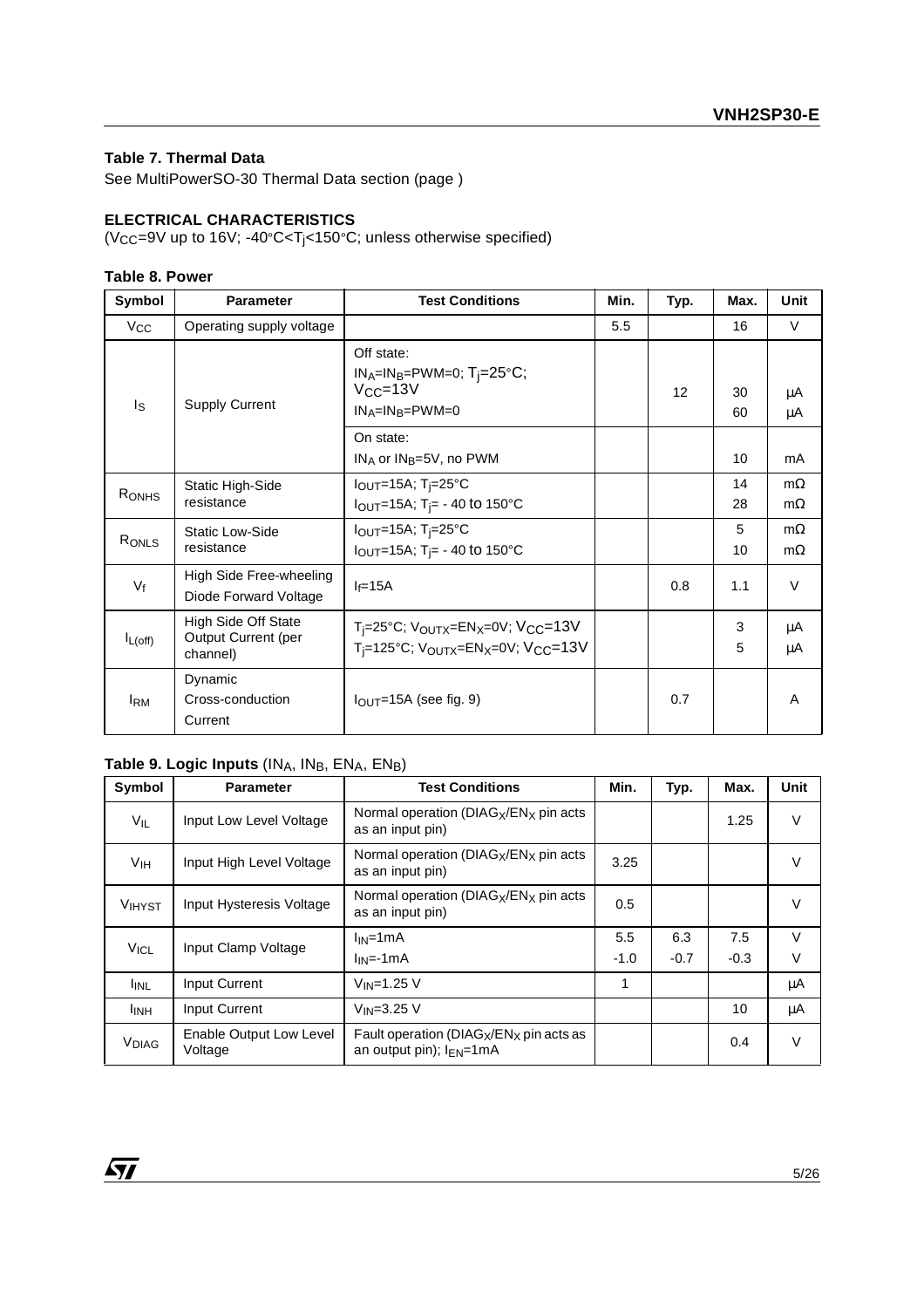# **ELECTRICAL CHARACTERISTICS** (continued)

### **Table 10. PWM**

| Symbol                  | <b>Parameter</b>              | <b>Test Conditions</b>          | Min          | Typ          | Max     | Unit |
|-------------------------|-------------------------------|---------------------------------|--------------|--------------|---------|------|
| V <sub>pwl</sub>        | PWM Low Level Voltage         |                                 |              |              | 1.25    | V    |
| lpwl                    | <b>PWM Pin Current</b>        | $V_{\text{DW}}$ =1.25V          |              |              |         | μA   |
| V <sub>pwh</sub>        | PWM High Level Voltage        |                                 | 3.25         |              |         | V    |
| <b>I</b> <sub>pwh</sub> | <b>PWM Pin Current</b>        | $V_{\text{DW}} = 3.25V$         |              |              | 10      | μA   |
| V <sub>pwhhyst</sub>    | <b>PWM Hysteresis Voltage</b> |                                 | 0.5          |              |         | V    |
|                         | <b>PWM Clamp Voltage</b>      | $I_{\text{DW}} = 1 \text{ mA}$  | $V_{CC}+0.3$ | $V_{CC}+0.7$ | Vcc+1.0 | V    |
| V <sub>pwcl</sub>       |                               | $I_{\text{pw}} = -1 \text{ mA}$ | $-6.0$       | $-4.5$       | $-3.0$  | V    |
| $C_{\mathsf{INPWM}}$    | PWM Pin Input<br>Capacitance  | $V_{IN} = 2.5V$                 |              |              | 25      | рF   |

# Table 11. Switching (V<sub>CC</sub>=13V, R<sub>LOAD</sub>=0.87Ω, unless otherwise specified)

| Symbol                        | <b>Parameter</b>                                          | <b>Test Conditions</b>                                            | Min | Typ | Max  | Unit |
|-------------------------------|-----------------------------------------------------------|-------------------------------------------------------------------|-----|-----|------|------|
|                               | <b>PWM Frequency</b>                                      |                                                                   | 0   |     | 20   | kHz  |
| $t_{d(on)}$                   | Turn-on Delay Time                                        | Input rise time $<$ 1 $\mu$ s (see fig. 8)                        |     |     | 250  | μs   |
| $t_{d(off)}$                  | Turn-off Delay Time                                       | Input rise time $<$ 1 $\mu$ s (see fig. 8)                        |     |     | 250  | μs   |
| $t_{r}$                       | <b>Rise Time</b>                                          | (see fig. 7)                                                      |     | 1   | 1.6  | μs   |
| tf                            | <b>Fall Time</b>                                          | (see fig. 7)                                                      |     | 1.2 | 2.4  | μs   |
| t <sub>DEL</sub>              | Delay Time During Change<br>οf<br><b>Operating Mode</b>   | (see fig. 6)                                                      | 300 | 600 | 1800 | μs   |
| $t_{rr}$                      | High Side Free Wheeling<br>Diode Reverse Recovery<br>Time | (see fig. 9)                                                      |     | 110 |      | ns   |
| $t_{off(min)}$ <sup>(1)</sup> | PWM Minimum off time                                      | $9V < VCC < 16V$ ;<br>$T_i = 25^{\circ}C$ ; L=250µH<br>$IOUT=15A$ |     |     | 6    | μs   |

Note: 1. During PWM operation, to avoid false Short to Battery detection, the PWM signal must be low for a time longer than 6µs.

### **Table 12. Protection And Diagnostic**

| Symbol                 | <b>Parameter</b>                | <b>Test Conditions</b> | Min | Typ        | Max | <b>Unit</b> |
|------------------------|---------------------------------|------------------------|-----|------------|-----|-------------|
|                        | Undervoltage Shut-down          |                        |     |            | 5.5 | V           |
| Vusd                   | Undervoltage Reset              |                        |     | 4.7        |     | V           |
| Vov                    | Overvoltage Shut-down           |                        | 16  | 19         | 22  | V           |
| <b>ILIM</b>            | High-Side Current<br>Limitation |                        | 30  | 50         | 70  | A           |
| <b>V<sub>CLP</sub></b> | Total Clamp Voltage             | 43<br>$IQUT=15A$       | 48  | 54         | V   |             |
|                        | $(V_{CC}$ to $GND$ )            |                        |     |            |     |             |
| T <sub>TSD</sub>       | Thermal Shut-down               | $V_{IN} = 3.25 V$      |     | 175<br>150 | 200 | °C          |
|                        | Temperature                     |                        |     |            |     |             |
| T <sub>TR</sub>        | <b>Thermal Reset</b>            |                        | 135 |            |     | °C          |
|                        | Temperature                     |                        |     |            |     |             |
| T <sub>HYST</sub>      | Thermal Hysteresis              |                        | 7   | 15         |     | °C          |

 $\sqrt{M}$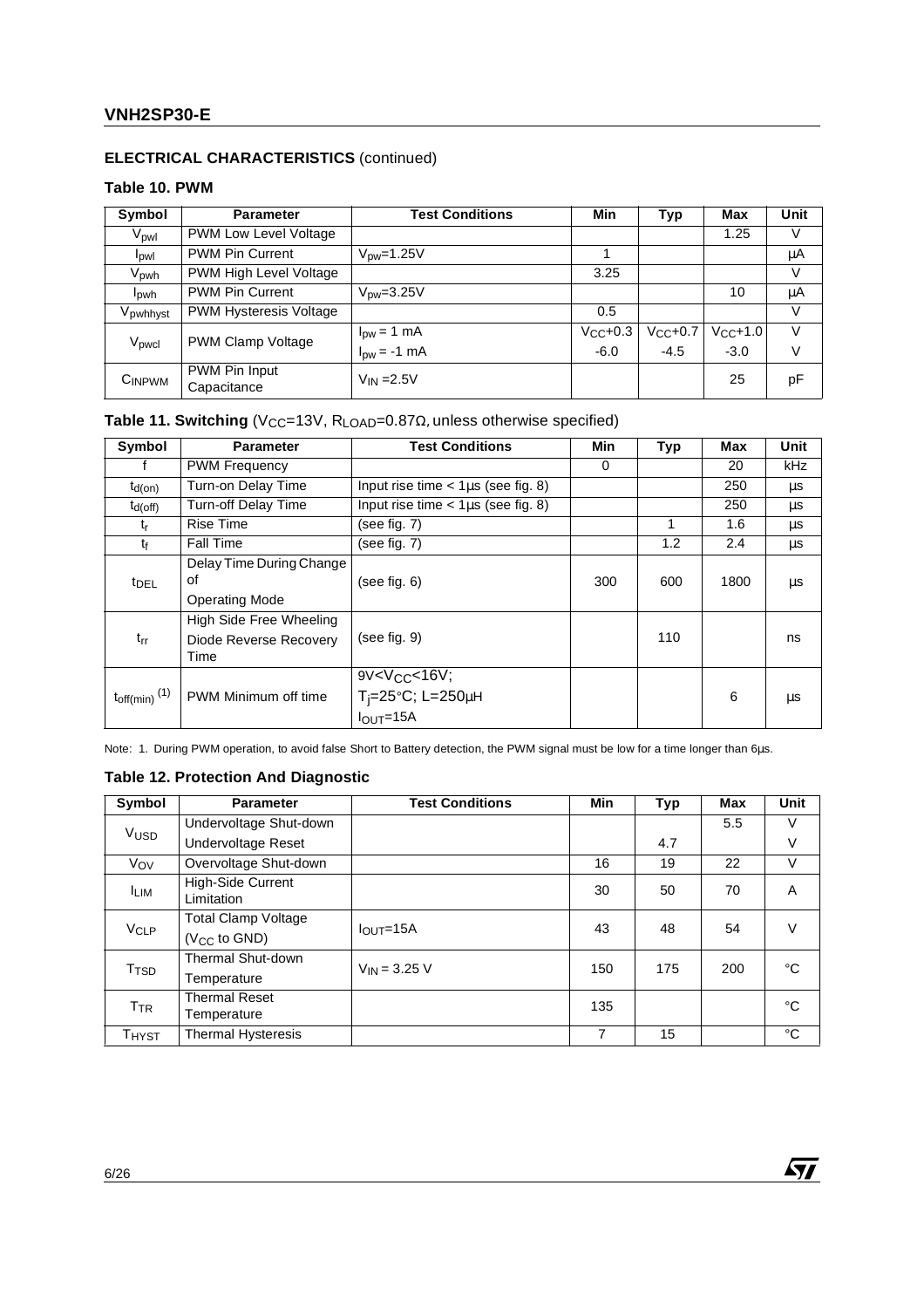### **ELECTRICAL CHARACTERISTICS** (continued)

| Symbol         | <b>Parameter</b>           | <b>Test Conditions</b>                                   | Min   | Typ   | Max   | Unit          |
|----------------|----------------------------|----------------------------------------------------------|-------|-------|-------|---------------|
| $K_1$          | <b>IOUT/ISENSE</b>         | $I_{\text{OUT}} = 30A$ ; $R_{\text{SENSE}} = 1.5k\Omega$ | 9665  | 11370 | 13075 |               |
|                |                            | $T_{\text{F}}$ - 40 to 150°C                             |       |       |       |               |
| K <sub>2</sub> | <b>IOUT/ISENSE</b>         | $I_{OUT} = 8A$ : RSENSE=1.5k $\Omega$                    | 9096  | 11370 | 13644 |               |
|                |                            | $T_{\text{F}}$ - 40 to 150°C                             |       |       |       |               |
| $dK_1/K_1$ (*) | Analog sense current drift | $I_{\text{OUT}} = 30A$ ; $R_{\text{SENSE}} = 1.5k\Omega$ | -8    |       | +8    | $\frac{0}{0}$ |
|                |                            | $T_{\text{F}}$ - 40 to 150°C                             |       |       |       |               |
| $dK_2/K_2$ (*) | Analog sense current drift | $I_{OUT} > 8A$ : R <sub>SENSE</sub> =1.5k $\Omega$       | $-10$ |       | $+10$ | %             |
|                |                            | $T_{\text{F}}$ - 40 to 150°C                             |       |       |       |               |
|                | Analog Sense Leakage       | IOUT=0A; VSENSE=0V;                                      | 0     |       | 65    | μA            |
| <b>ISENSEO</b> | Current                    | $T_{\rm j}$ - 40 to 150°C                                |       |       |       |               |

### **Table 13. Current Sense** (9V<V<sub>CC</sub><16V)

Note:(\*) Analog sense current drift is deviation of factor K for a given device over (-40°C to 150°C and 9V<Vcc<16V) with respect to it's value measured at T<sub>j</sub>=25°C, V<sub>CC</sub>=13V.

#### **WAVEFORMS AND TRUTH TABLE**

#### **Table 14. Truth Table In Normal Operating Conditions**

In normal operating conditions the  $DIAG_X/EN_X$  pin is considered as an input pin by the device. This pin must be externally pulled high.

PWM pin usage: in all cases, a "0" on the PWM pin will turn-off both  $\mathsf{LS}_\mathsf{A}$  and  $\mathsf{LS}_\mathsf{B}$  switches. When PWM rises back to "1", LS<sub>A</sub> or LS<sub>B</sub> turn on again depending on the<br>input pin state.

| $IN_A$ | IN <sub>R</sub> | $DIAG_{\Delta}/EN_{\Delta}$ | $DIAG_R/EN_R$ | <b>OUTA</b> | <b>OUTR</b> | CS                                      | <b>Operating mode</b>     |
|--------|-----------------|-----------------------------|---------------|-------------|-------------|-----------------------------------------|---------------------------|
|        |                 |                             |               |             | Н           | High Imp.                               | Brake to V <sub>CC</sub>  |
|        |                 |                             |               |             |             | I <sub>SENSE</sub> =I <sub>OUT</sub> /K | Clockwise (CW)            |
| 0      |                 |                             |               |             | Н           | I <sub>SENSE</sub> =I <sub>OUT</sub> /K | Counterclockwise<br>(CCW) |
|        |                 |                             |               |             |             | High Imp.                               | Brake to GND              |

 $\sqrt{1}$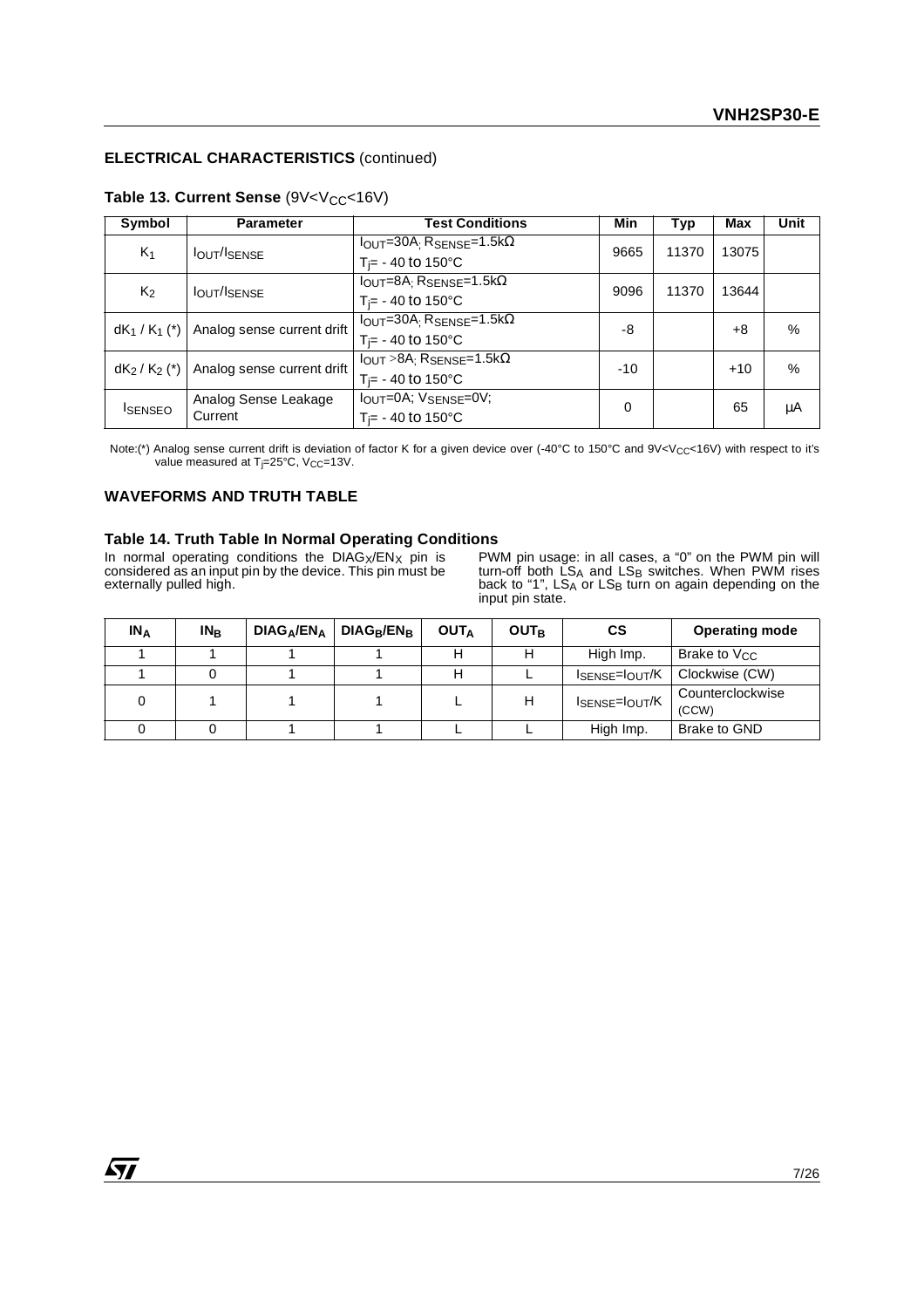

#### **Figure 5. Typical Application Circuit For Dc To 20khz PWM OperationShort Circuit Protection**

In case of a fault condition the  $DIAGx/ENx$  pin is considered as an output pin by the device.

The fault conditions are:

- overtemperature on one or both high sides (for example if a short to ground occurs as it could be the case described in line 1 and 2 in the table below);

- short to battery condition on the output (saturation detection on the Low-Side Power MOSFET).

which power element is in fault by monitoring the  $IN<sub>A</sub>$ ,  $IN_B$ , DIAG<sub>A</sub>/EN<sub>A</sub> and DIAG<sub>B</sub>/EN<sub>B</sub> pins.

In any case, when a fault is detected, the faulty leg of the bridge is latched off. To turn-on the respective output (OUTX) again, the input signal must rise from low to high level.

57

Possible origins of fault conditions may be: OUTA is shorted to ground ---> overtemperature detection on high side A.

OUT<sub>A</sub> is shorted to  $V_{CC}$  ---> Low-Side Power MOSFET saturation detection.

When a fault condition is detected, the user can know

#### **Table 15. Truth Table In Fault Conditions (Detected On OUTA)**

| $IN_A$   | $IN_B$ | DIAG <sub>A</sub> /ENA | $DIAG_B/EN_B$            | <b>OUTA</b> | <b>OUT<sub>B</sub></b>   | <b>CS</b>      |
|----------|--------|------------------------|--------------------------|-------------|--------------------------|----------------|
|          |        | 0                      |                          | <b>OPEN</b> | н                        | High Imp.      |
|          | 0      | 0                      |                          | <b>OPEN</b> |                          | High Imp.      |
| 0        |        | 0                      |                          | <b>OPEN</b> | н                        | <b>IOUTB/K</b> |
| $\Omega$ | 0      | 0                      |                          | <b>OPEN</b> |                          | High Imp.      |
| X        | X      | 0                      |                          | <b>OPEN</b> | <b>OPEN</b>              | High Imp.      |
| Χ        |        | 0                      |                          | <b>OPEN</b> | н                        | <b>IOUTB/K</b> |
| Χ        | 0      | 0                      |                          | <b>OPEN</b> |                          | High Imp.      |
|          |        |                        |                          |             |                          |                |
|          |        |                        | <b>Fault Information</b> |             | <b>Protection Action</b> |                |

Note: 2. Notice that saturation detection on the low side power Mosfet is possible only if the impedance of the short-circuit from the output to the battery is less than 100mohm when the device is supplied with a battery voltage of 13.5V.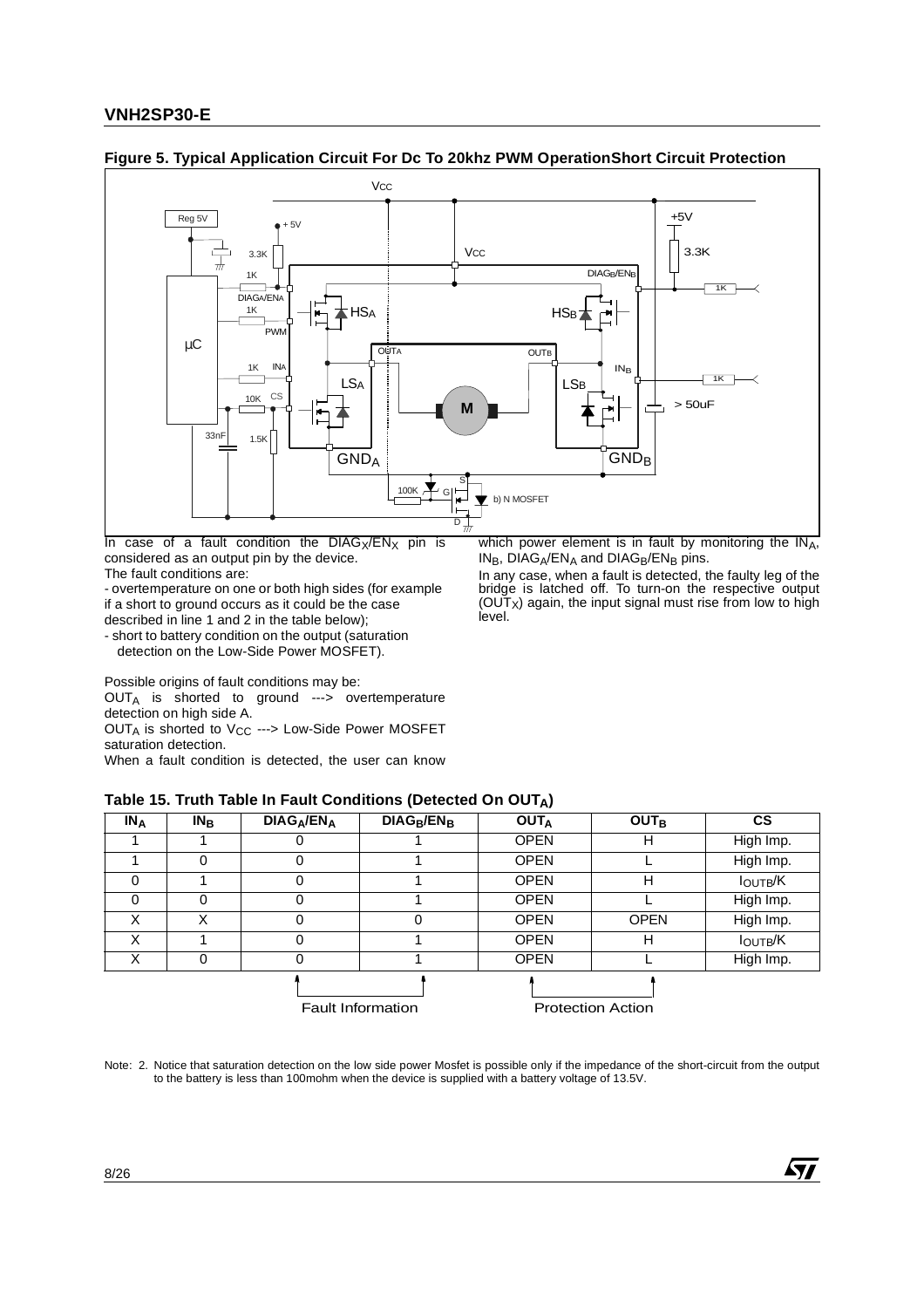| <b>ISO T/R</b><br>7637/1<br><b>Test Pulse</b> | <b>Test Level</b> | <b>Test Level</b><br>Ш | <b>Test Level</b><br>Ш | <b>Test Level</b><br>IV | <b>Test Levels</b><br><b>Delays and Impedance</b> |
|-----------------------------------------------|-------------------|------------------------|------------------------|-------------------------|---------------------------------------------------|
|                                               | $-25V$            | $-50V$                 | $-75V$                 | $-100V$                 | 2ms, $10\Omega$                                   |
| $\mathbf{2}$                                  | $+25V$            | $+50V$                 | $+75V$                 | $+100V$                 | 0.2ms, $10\Omega$                                 |
| 3a                                            | $-25V$            | $-50V$                 | $-100V$                | $-150V$                 | 0.1 $\mu$ s, 50 $\Omega$                          |
| 3b                                            | $+25V$            | $+50V$                 | $+75V$                 | $+100V$                 | 0.1 $\mu$ s, 50 $\Omega$                          |
| 4                                             | -4 $V$            | -5 $V$                 | $-6V$                  | $-7V$                   | 100ms, $0.01\Omega$                               |
| 5                                             | $+26.5V$          | $+46.5V$               | $+66.5V$               | $+86.5V$                | 400ms, $2\Omega$                                  |

**Table 16. Electrical Transient Requirements**

| <b>ISO T/R</b><br>7637/1<br><b>Test Pulse</b> | <b>Test Levels Result</b> | <b>Test Levels Result</b> | <b>Test Levels Result</b> | <b>Test Levels Result</b> |
|-----------------------------------------------|---------------------------|---------------------------|---------------------------|---------------------------|
|                                               |                           |                           |                           |                           |
|                                               |                           |                           |                           |                           |
| За                                            |                           |                           |                           |                           |
| 3 <sub>b</sub>                                |                           |                           |                           |                           |
|                                               |                           |                           |                           |                           |
|                                               |                           |                           | ⊏                         |                           |

| <b>Class</b> | <b>Contents</b>                                                                                                                                                             |
|--------------|-----------------------------------------------------------------------------------------------------------------------------------------------------------------------------|
|              | All functions of the device are performed as designed after exposure to disturbance.                                                                                        |
| E            | One or more functions of the device are not performed as designed after exposure to disturbance<br>and cannot be returned to proper operation without replacing the device. |

#### **Reverse Battery Protection**

Three possible solutions can be thought of:

- a) a Schottky diode D connected to  $V_{CC}$  pin
- b) a N-channel MOSFET connected to the GND pin (see Typical Application Circuit on page 8)
- c) a P-channel MOSFET connected to the  $V_{CC}$  pin

The device sustains no more than -30A in reverse battery conditions because of the two Body diodes of the Power MOSFETs. Additionally, in reverse battery condition the I/Os of VNH2SP30-E will be pulled down to the  $\rm V_{CC}$  line (approximately -1.5V). Series resistor must be inserted to limit the current sunk from the microcontroller I/Os. If IRmax is the maximum target reverse current through µC I/Os, series resistor is:

$$
R = \frac{V_{\text{IOS}} - V_{\text{CC}}}{I_{\text{Rmax}}}
$$

*ST*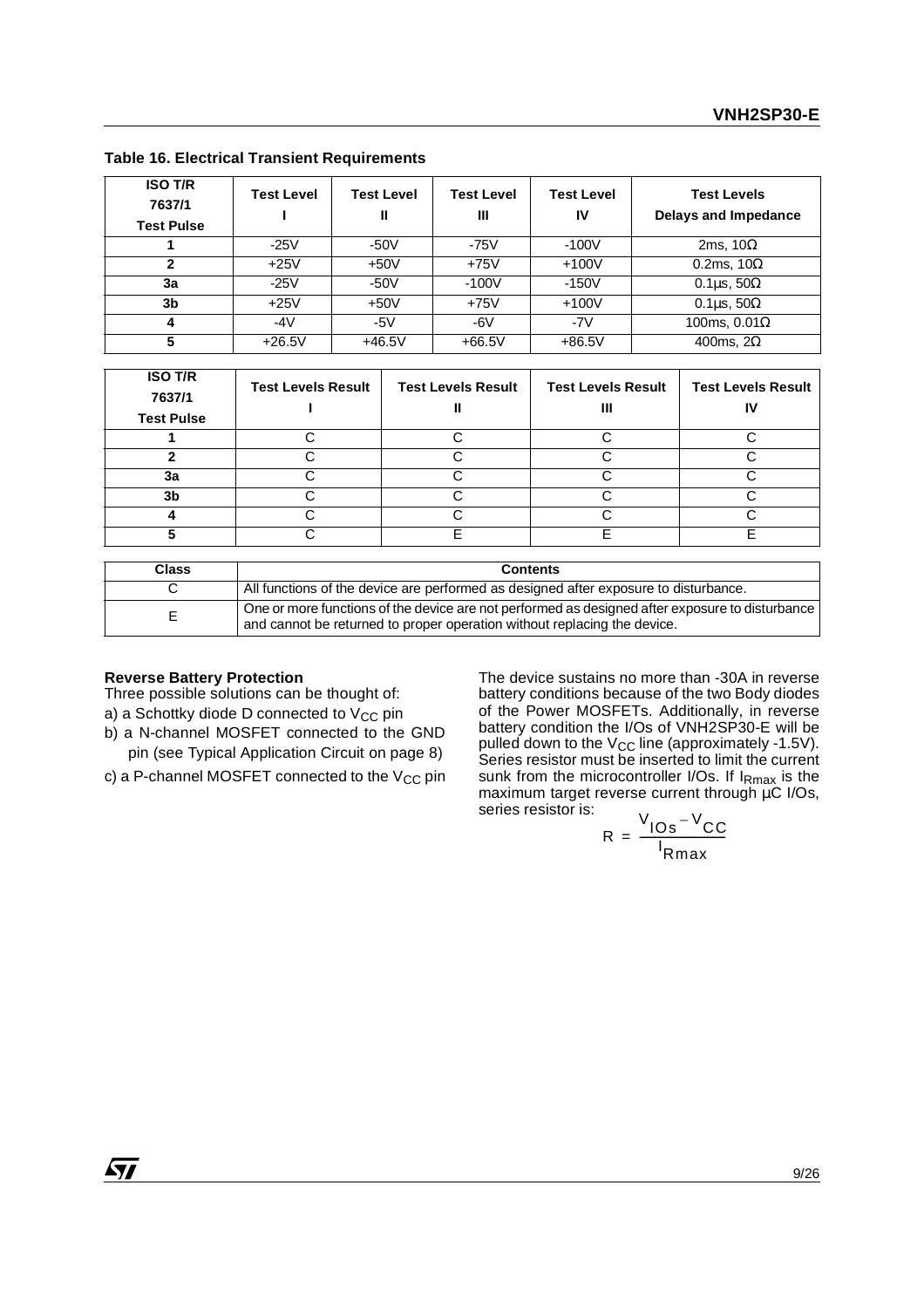

# **Figure 6. Definition Of The Delay Times Measurement**





 $\sqrt{M}$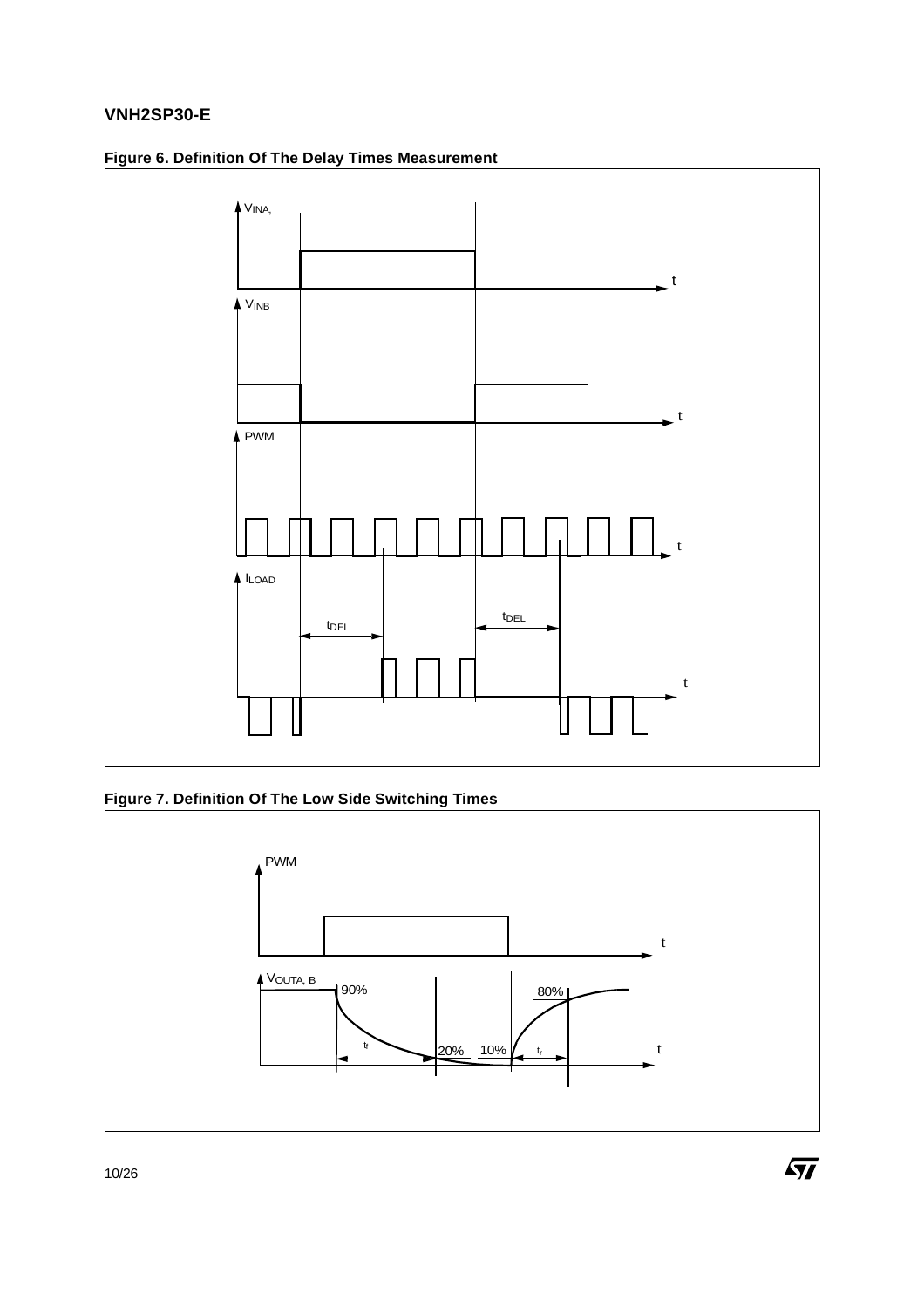

# **Figure 8. Definition Of The High Side Switching Times**

 $\sqrt{27}$ 



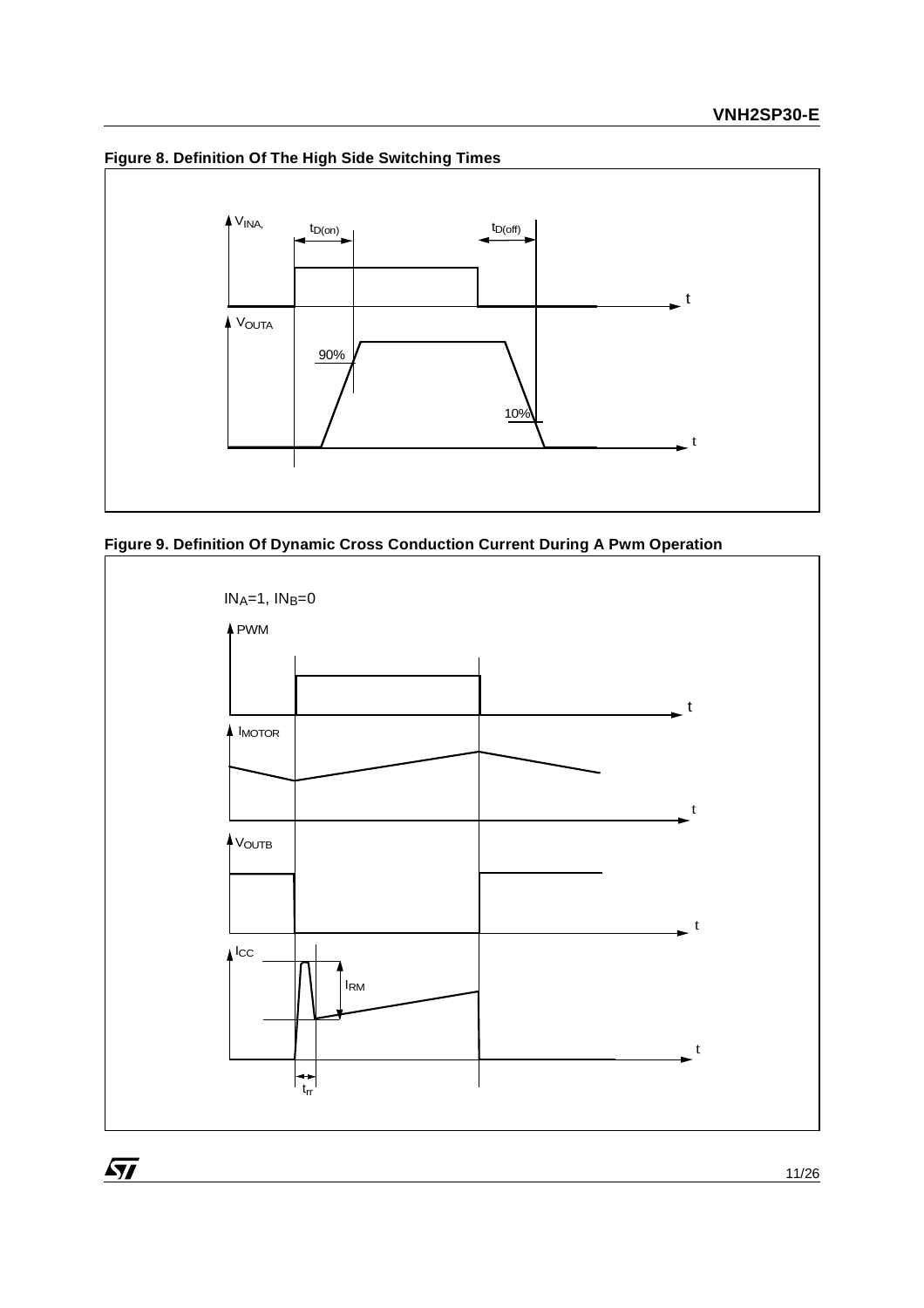

ST

#### **Figure 10. Waveforms in full bridge operation**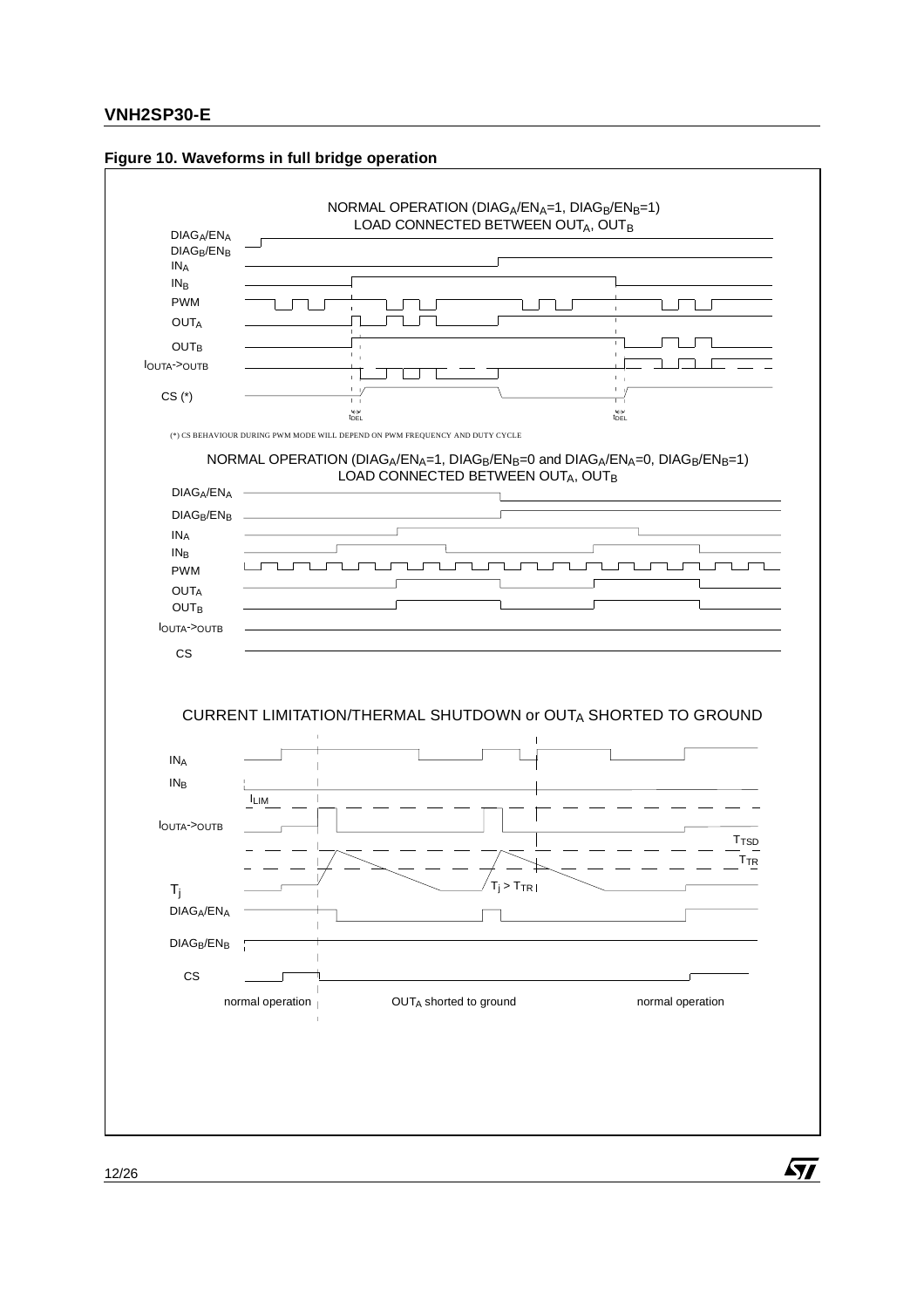

**Figure 11. Waveforms In Full Bridge Operation** (continued)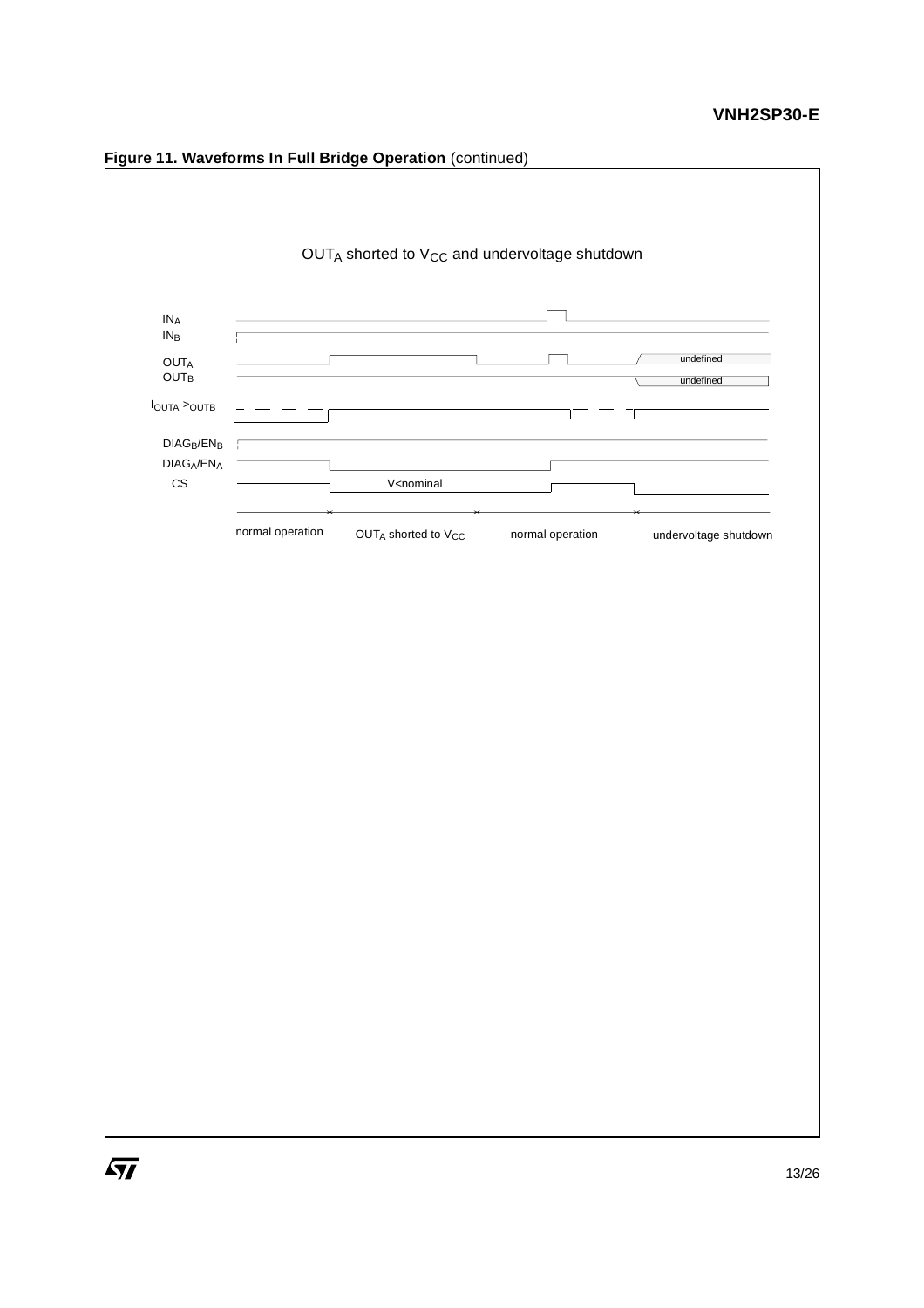### **Figure 12. Half-bridge Configuration**



### **Figure 13. Multi-motors Configuration**

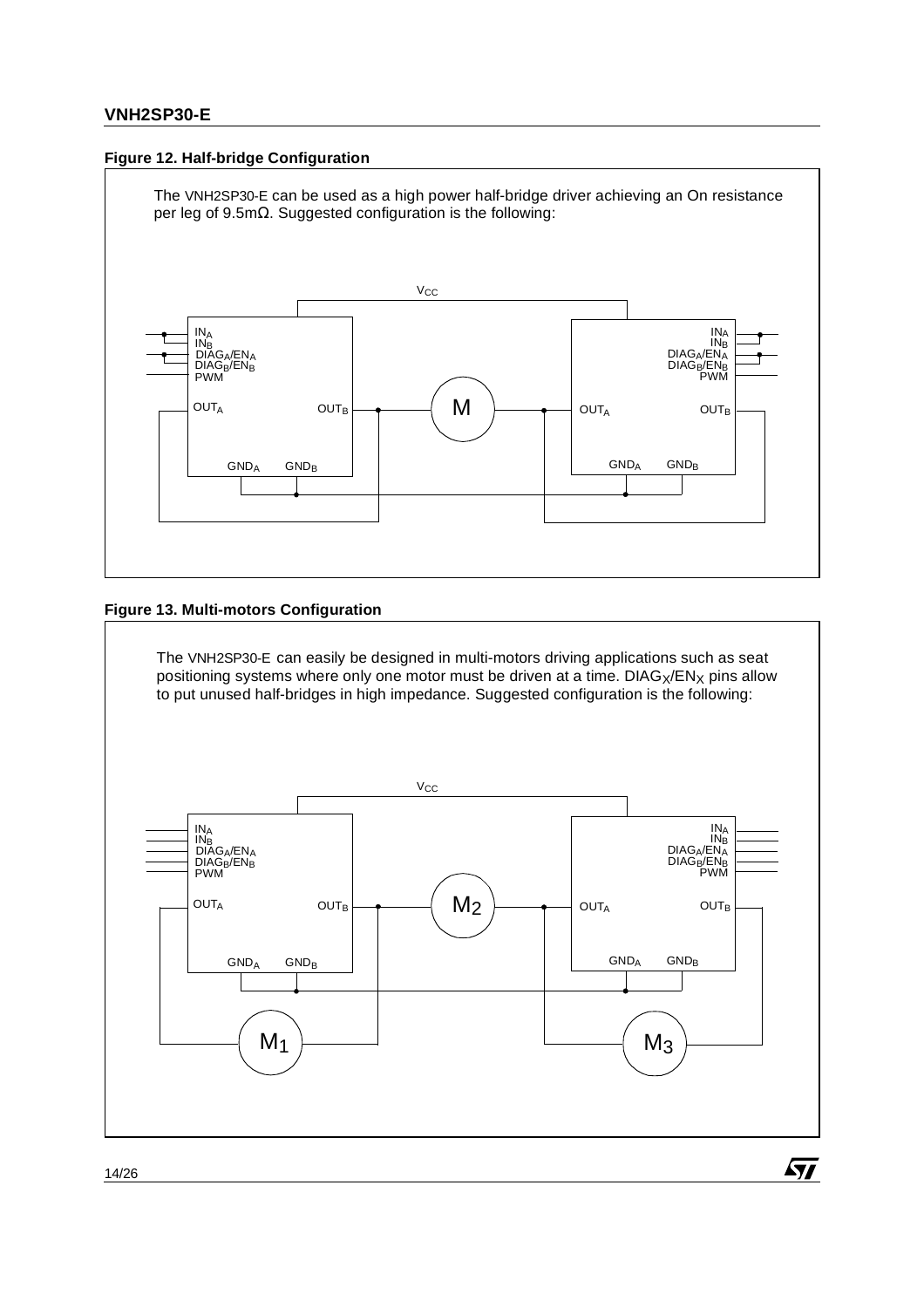**Figure 14. On State Supply Current**









 $\sqrt{1}$ 



**Figure 17. Off State Supply Current**









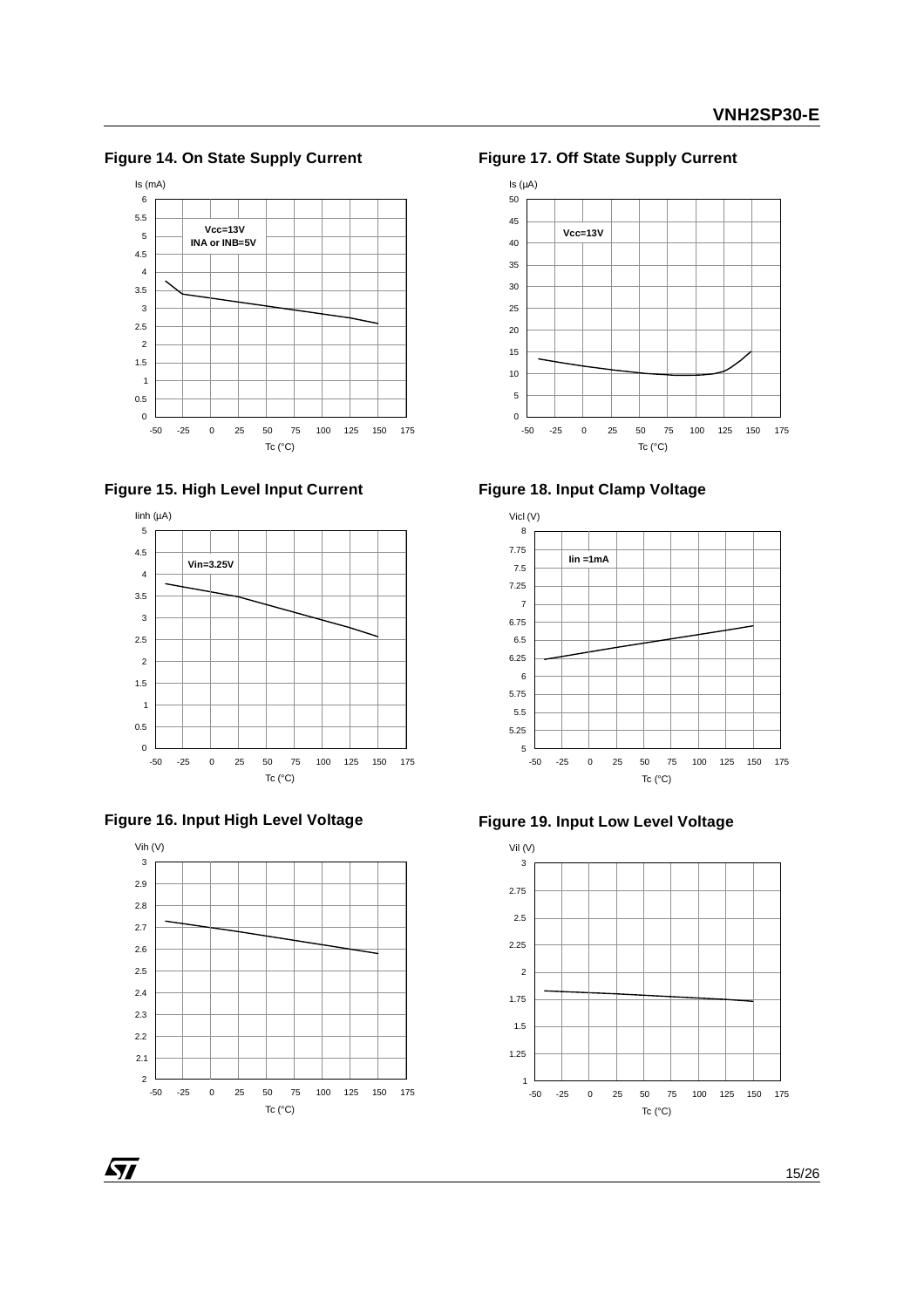# **Figure 20. Input Hysteresis Voltage**



**Figure 21. Delay Time during change of operation mode**







**Figure 23. High Level Enable Pin Current**



**Figure 24. Enable Clamp Voltage**







*ST*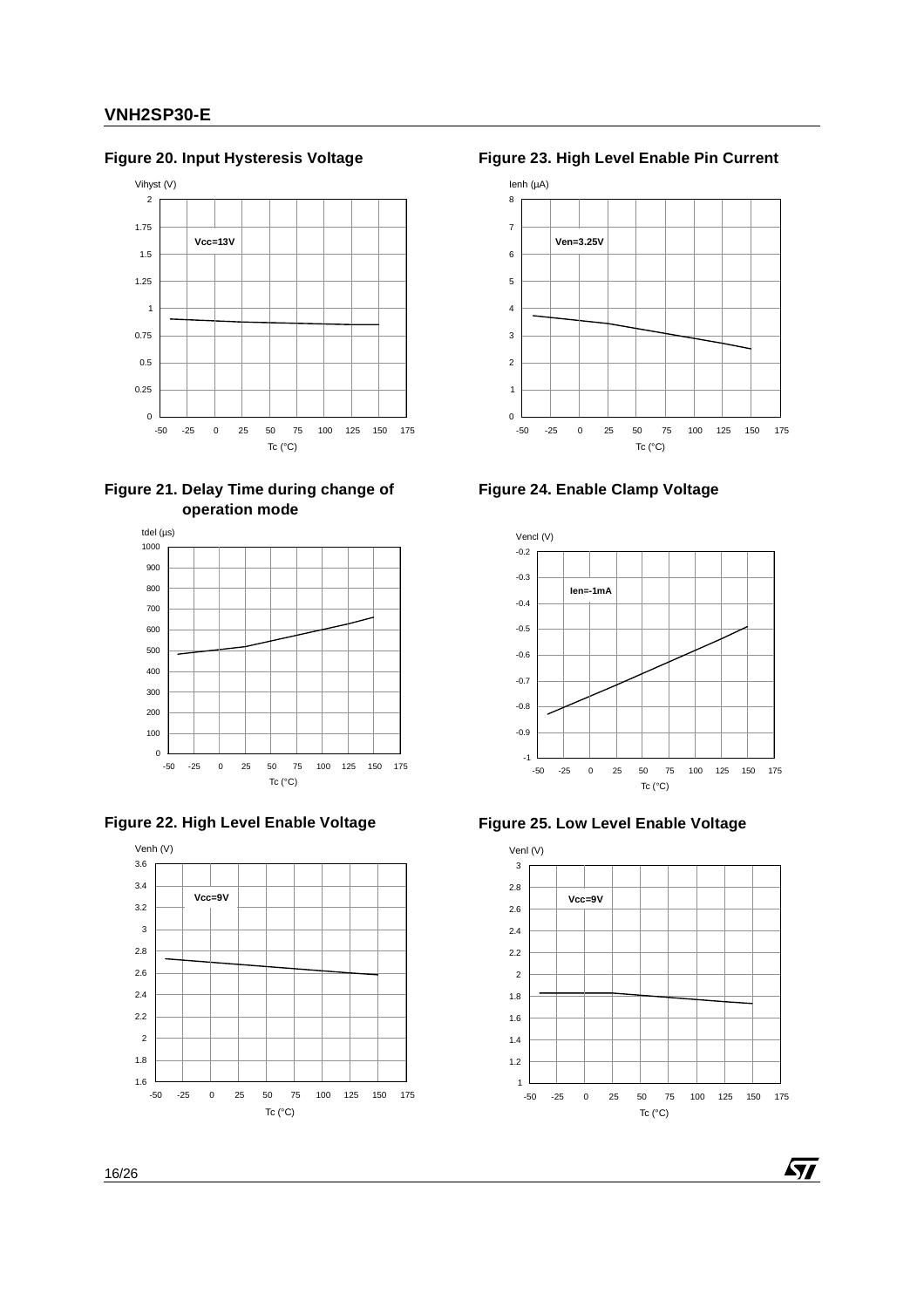**Figure 26. PWM High Level Voltage**









 $\sqrt{1}$ 



**Figure 29. PWM Low Level Voltage**









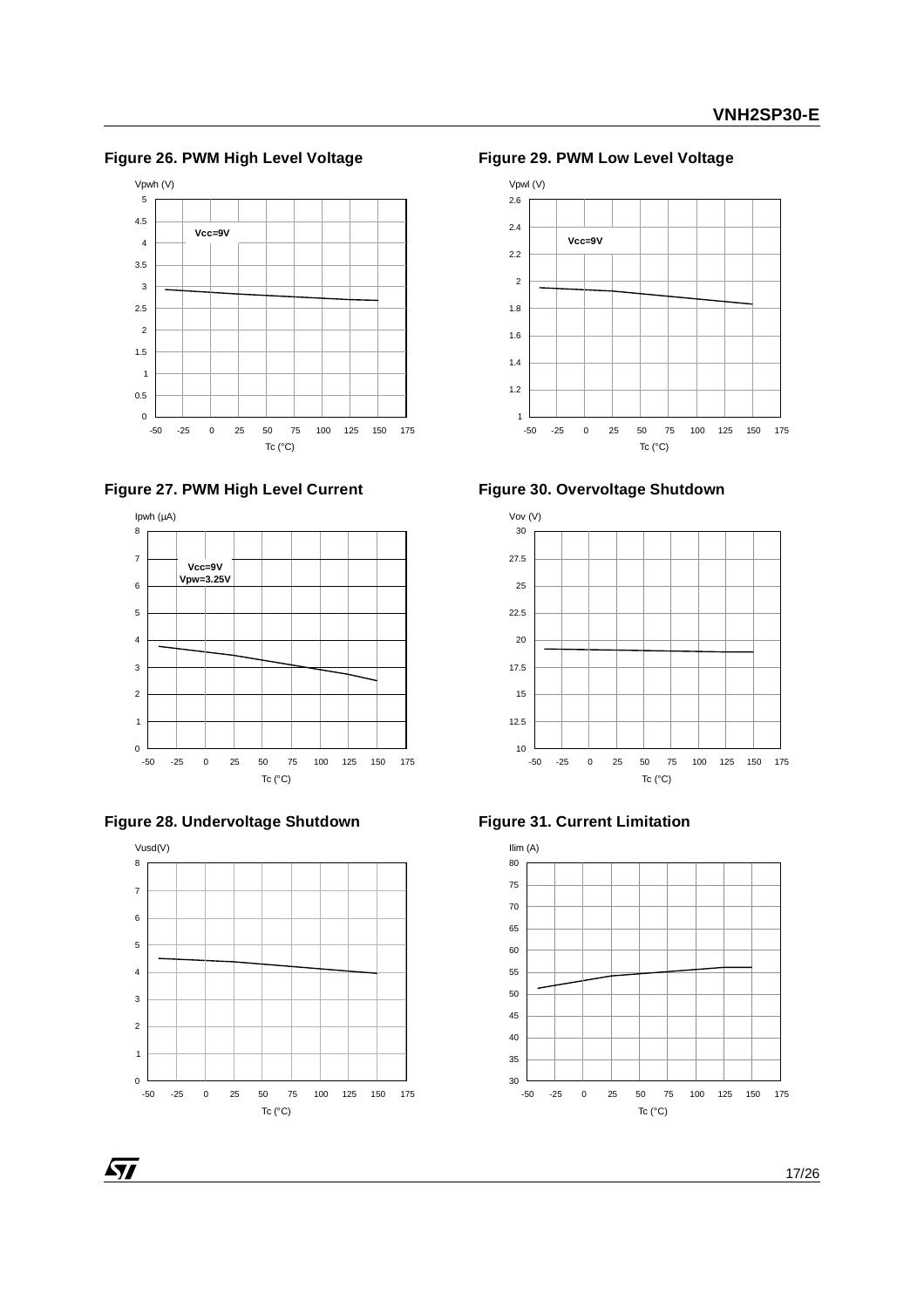**Figure 32. On State High Side Resistance Vs.** 











**Figure 35. On State Low Side Resistance Vs.** 











冈

18/26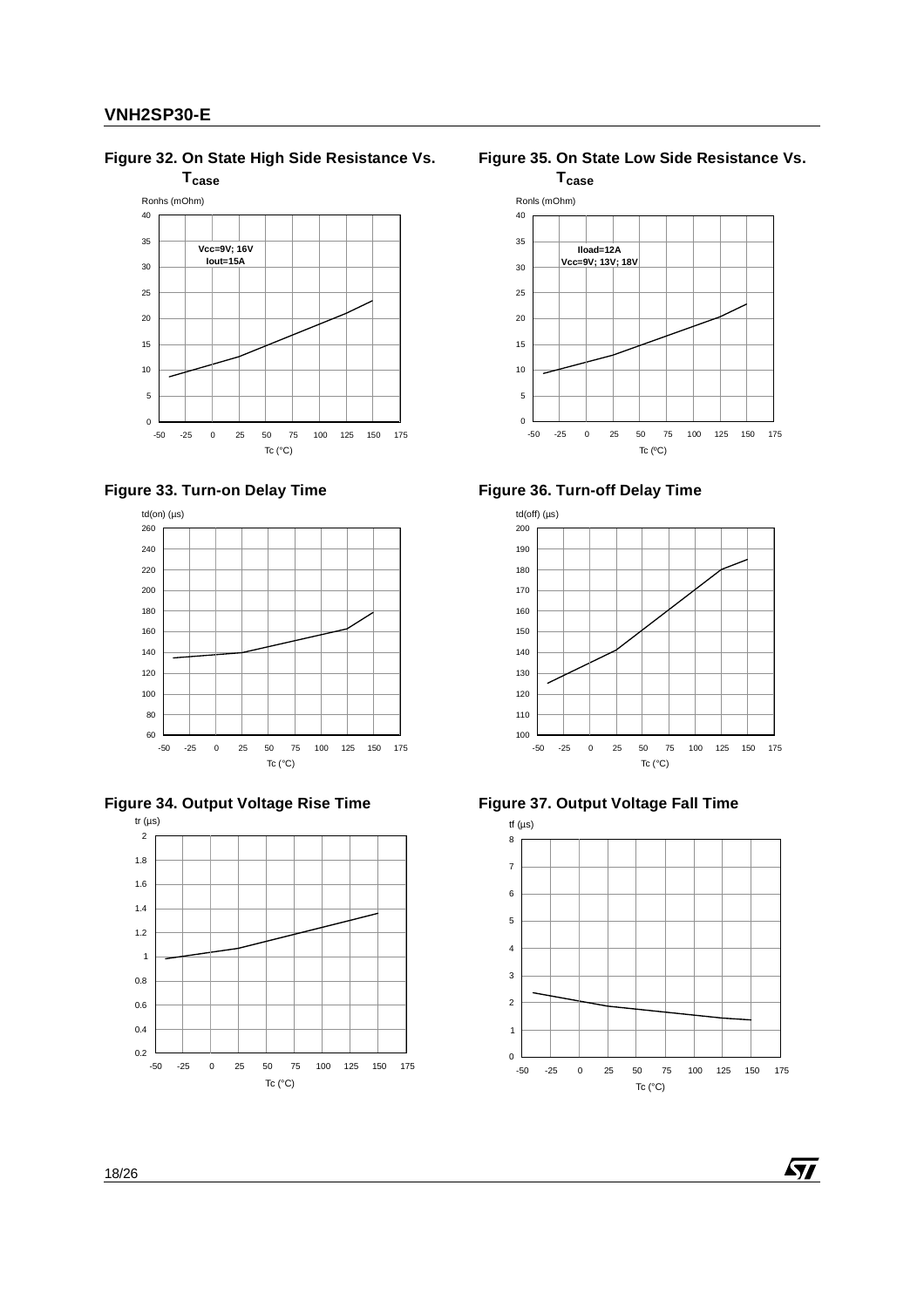### **MultiPowerSO-30™ Thermal Data**

**Figure 38. MultiPowerSO-30™ PC Board**



# **Figure 39. Chipset Configuration**

 $\sqrt{27}$ 



### Figure 40. Auto and mutual R<sub>thj-amb</sub> Vs PCB copper area in open box free air condition (according to page 20 definitions)

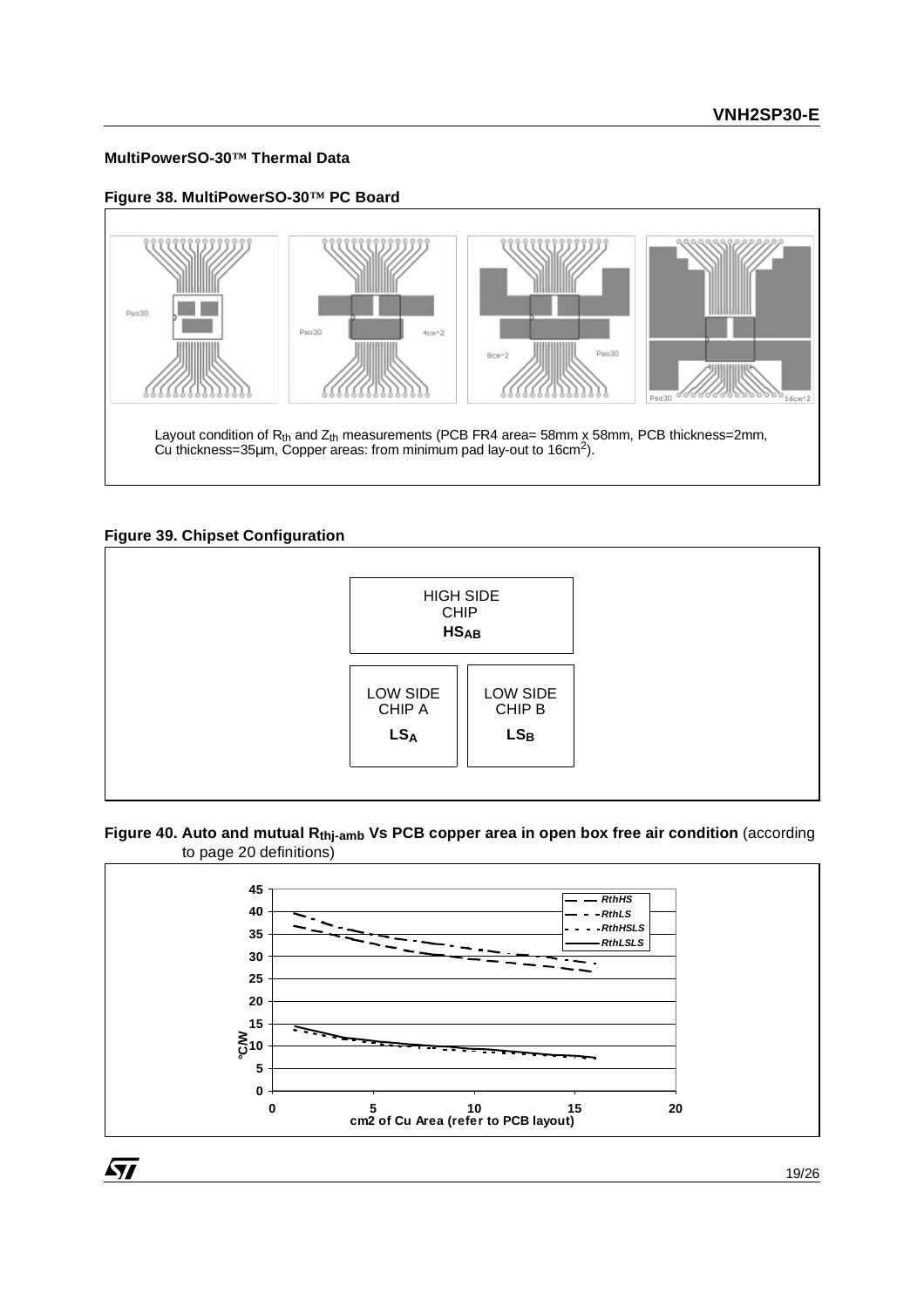| HS <sub>A</sub> | $HS_{B}$ | LSA | $LS_{\rm B}$ | <b>THSAB</b>                                               | ⊺iLSA                                                          | Γi∟SB                                                             |
|-----------------|----------|-----|--------------|------------------------------------------------------------|----------------------------------------------------------------|-------------------------------------------------------------------|
| ΟN              | OFF      | OFF | ΟN           | $P_{dHSA}$ X $R_{thHS}$ + $P_{dLSB}$ X<br>$RthHSLS + Tamb$ | $P_{dHSA}$ X $R_{thHSLS}$ + $P_{dLSB}$ X  <br>$RthLSLS + Tamb$ | $ P_{dHSA} \times R_{thHSLS} + P_{dLSB} \times$<br>$RthLS + Tamb$ |
| OFF             | ΟN       | ΟN  | OFF          | $P_{dHSB}$ X $R_{thHS}$ + $P_{dLSA}$ X<br>$RthHSLS + Tamb$ | $P_{dHSB}$ X $R_{thHSLS}$ + $P_{dLSA}$ X  <br>$RthLS + Tamb$   | Pdhsb X Rthhsls + Pdlsa X<br>$Rth LSLS + Tamb$                    |

**Table 17. Thermal Calculation In Clockwise And Anti-clockwise Operation In Steady-state Mode**

**Thermal Resistances Definition** (values according to the PCB heatsink area)

 $R_{thHS}$  =  $R_{thHSA}$  =  $R_{thHSB}$  = High Side Chip Thermal Resistance Junction to Ambient (HSA or  $HS_B$  in ON state)

 $R<sub>thLS</sub> = R<sub>thLSA</sub> = R<sub>thLSB</sub> = Low Side Chip Thermal$ 

Resistance Junction to Ambient

 $R<sub>thHS</sub>$   $S = R<sub>thHS</sub>$   $S = R<sub>thHS</sub>$   $S = R<sub>thHS</sub>$   $S_A = M$ utual

Thermal Resistance Junction to Ambient between

High Side and Low Side Chips

**RthLSLS** = RthLSALSB = Mutual Thermal Resistance Junction to Ambient between Low Side Chips

### **Thermal Calculation In Transient Mode (\*)**

 $T_{\text{IHSAB}}$  =  $Z_{\text{thHS}}$  x  $P_{\text{dHSAB}}$  +  $Z_{\text{thHSLS}}$  x  $(P_{\text{dLSA}}$  +

 $P_{dl,SB}$  +  $T_{amb}$ 

 $T_{\text{il SA}} = Z_{\text{thHSL}} S X P_{\text{dHSAB}} + Z_{\text{thLS}} S X P_{\text{dLSA}} + Z_{\text{thLSL}} S$ 

 $x P_{dLSB} + T_{amb}$ 

 $T_{\text{iLSB}} = Z_{\text{thHSLS}} \times P_{\text{dHSAB}} + Z_{\text{thLSLS}} \times P_{\text{dLSA}} + Z_{\text{thLS}}$  $x$  P<sub>dLSB</sub> + T<sub>amb</sub>

# **Single Pulse Thermal Impedance Definition**

(values according to the PCB heatsink area)

**ZthHS** = High Side Chip Thermal Impedance Junction to Ambient

 $Z_{thLS} = Z_{thLSA} = Z_{thLSB} =$  Low Side Chip Thermal Impedance Junction to Ambient

 $Z_{th}$ HSLS =  $Z_{th}$ HSABLSA =  $Z_{th}$ HSABLSB = Mutual

Thermal Impedance Junction to Ambient between

High Side and Low Side Chips

**ZthLSLS** = ZthLSALSB = Mutual Thermal Impedance Junction to Ambient between Low Side Chips

#### **Pulse Calculation Formula**

$$
Z_{TH\delta} = R_{TH} \cdot \delta + Z_{THtp}(1 - \delta)
$$
  
where  $\delta = t_p/T$ 

(\*) Calculation is valid in any dynamic operating condition.  $P_d$  values set by user.

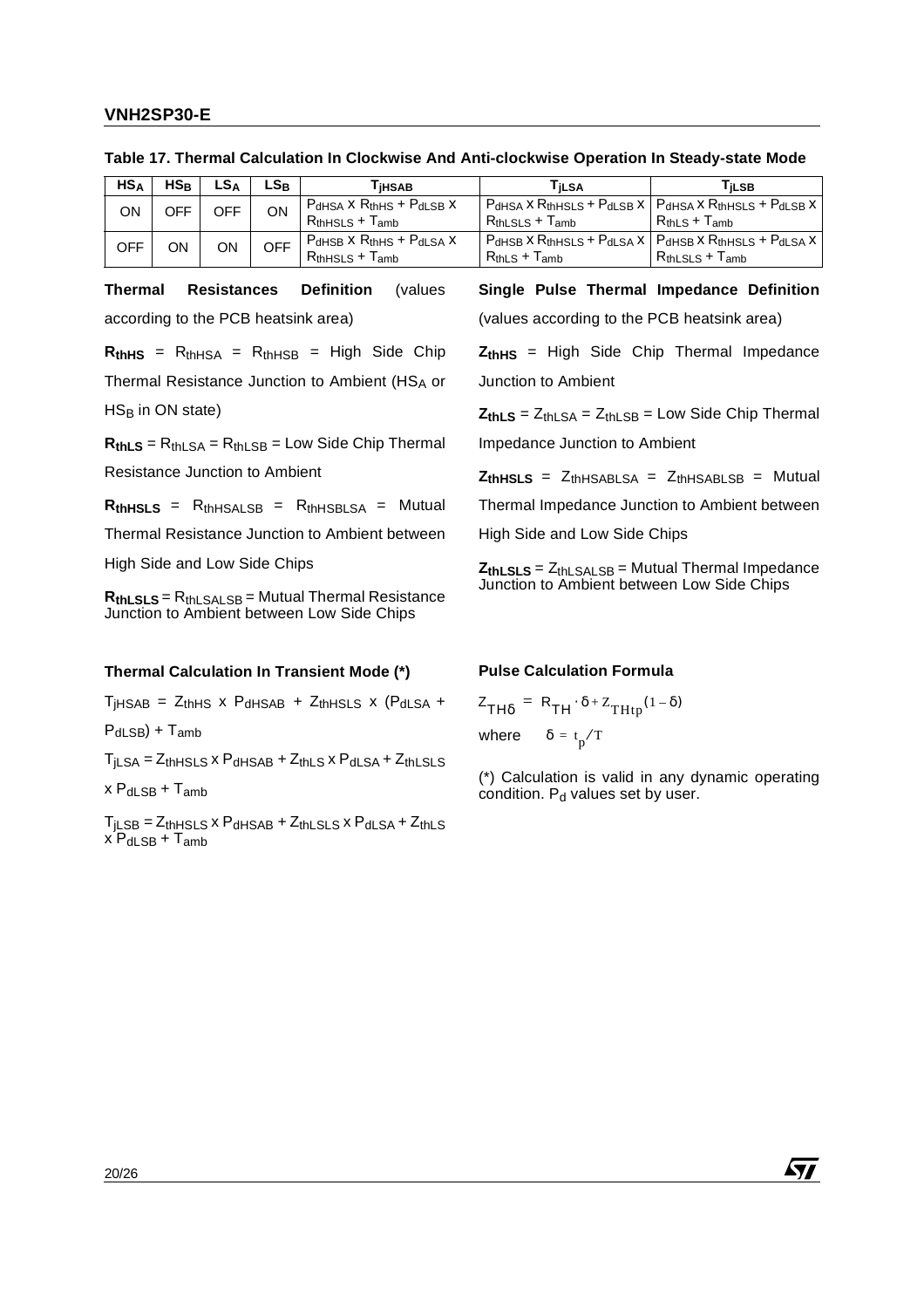

**Figure 41. MultiPowerSO-30 HSD Thermal Impedance Junction Ambient Single Pulse**

**Figure 42. MultiPowerSo-30 LSD Thermal Impedance Junction Ambient Single Pulse**



 $\sqrt{27}$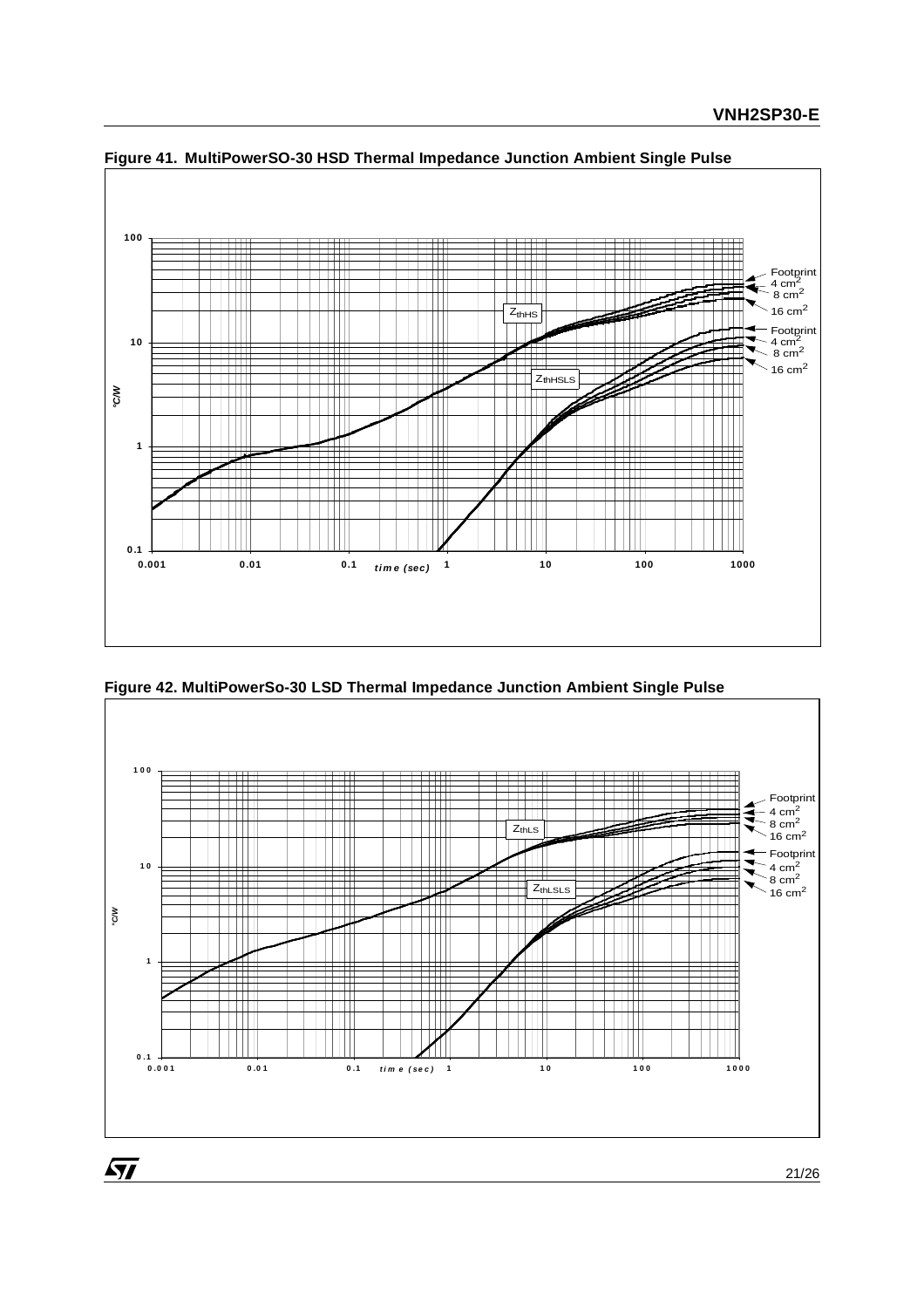

# **Figure 43. Thermal fitting model of an H-Bridge in MultiPowerSO-30**

# **Table 18. Thermal Parameter (\*)**

| Area/island (cm <sup>2</sup> ) | Footprint        | 4              | 8    | 16   |
|--------------------------------|------------------|----------------|------|------|
| R1=R7 (°C/W)                   | 0.05             |                |      |      |
| $R2=R8$ ( $°C/W$ )             | 0.3              |                |      |      |
| R3 (°C/W)                      | 0.5              |                |      |      |
| R4 (°C/W)                      | $\overline{1.3}$ |                |      |      |
| R5 (°C/W)                      | 14               |                |      |      |
| R6 (°C/W)                      | 44.7             | 39.1           | 31.6 | 23.7 |
| R9=R15 (°C/W)                  | 0.2              |                |      |      |
| R10=R16 (°C/W)                 | 0.4              |                |      |      |
| R11=R17 (°C/W)                 | 0.8              |                |      |      |
| R12=R18 (°C/W)                 | 1.5              |                |      |      |
| R13=R19 (°C/W)                 | 20               |                |      |      |
| R14=R20 (°C/W)                 | 46.9             | 36.1           | 30.4 | 20.8 |
| R21=R22=R23 (°C/W)             | 115              |                |      |      |
| $C1 = C7$ (W.s/°C)             | 0.005            |                |      |      |
| $C2=C8$ (W.s/°C)               | 0.008            |                |      |      |
| C3=C11=C17 (W.s/°C)            | 0.01             |                |      |      |
| C4=C13=C19 (W.s/°C)            | 0.3              |                |      |      |
| $C5$ (W.s/ $°C$ )              | 0.6              |                |      |      |
| C6 (W.s/°C)                    | 5                | $\overline{7}$ | 9    | 11   |
| $C9 = C15 (W.s / ^{\circ}C)$   | 0.003            |                |      |      |
| $C10= C16 (W.s^{\circ}C)$      | 0.006            |                |      |      |
| $C12 = C18 (W.s^{\circ}C)$     | 0.075            |                |      |      |
| $C14 = C20 (W.s / ^{\circ}C)$  | 2.5              | 3.5            | 4.5  | 5.5  |

 $\sqrt{27}$ 

Note: (\*) The blank space means that the value is the same as the previous one.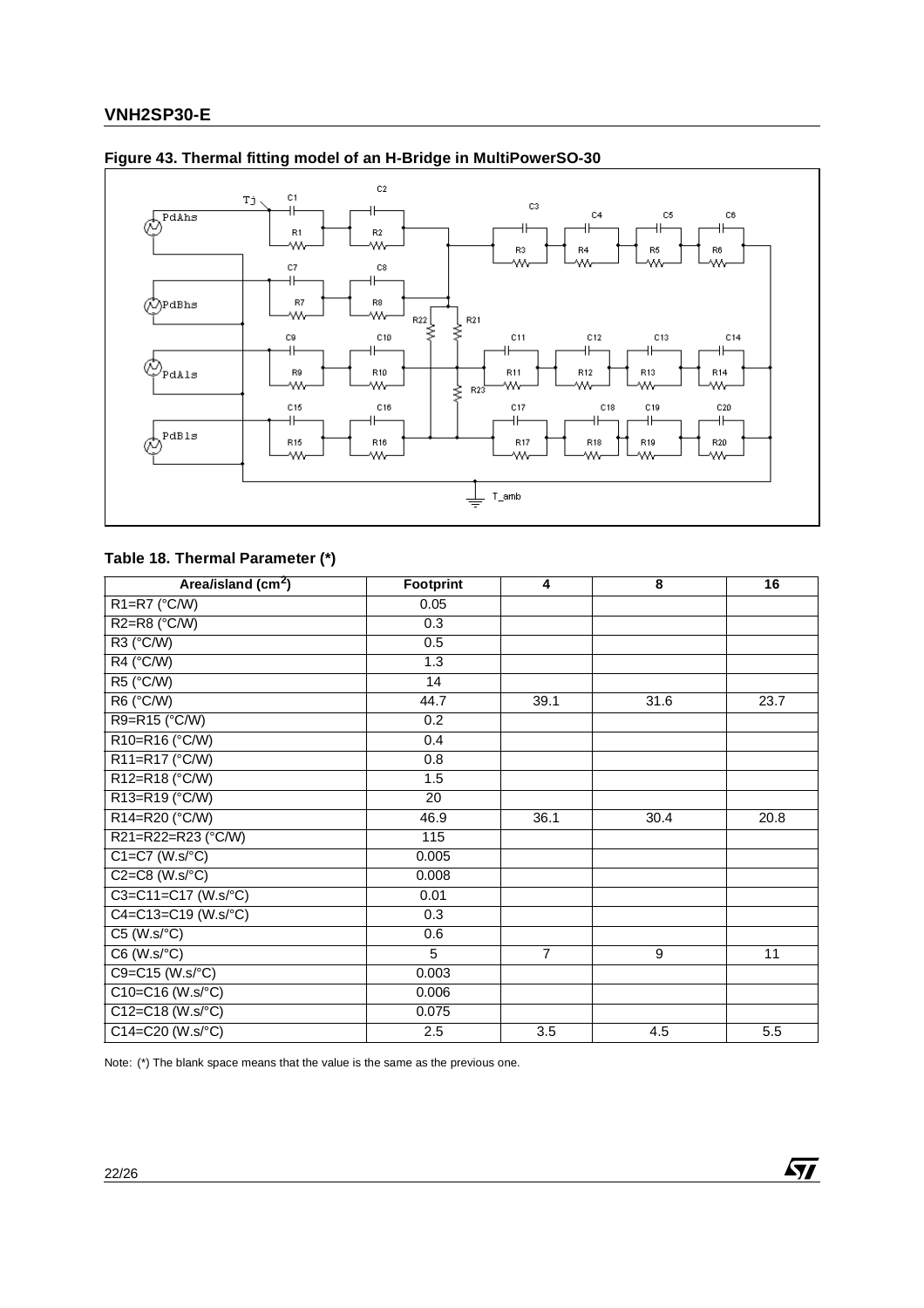# **PACKAGE MECHANICAL**

| Table 19. MultiPowerSO-30 Mechanical Data |  |
|-------------------------------------------|--|
|-------------------------------------------|--|

| Symbol         |         | millimeters |       |
|----------------|---------|-------------|-------|
|                | Min.    | Typ         | Max.  |
| A              |         |             | 2.35  |
| A2             | 1.85    |             | 2.25  |
| A <sub>3</sub> | 0       |             | 0.1   |
| B              | 0.42    |             | 0.58  |
| $\mathsf C$    | 0.23    |             | 0.32  |
| D              | 17.1    | 17.2        | 17.3  |
| E.             | 18.85   |             | 19.15 |
| E <sub>1</sub> | 15.9    | 16          | 16.1  |
| e              |         | 1           |       |
| F <sub>1</sub> | 5.55    |             | 6.05  |
| F <sub>2</sub> | 4.6     |             | 5.1   |
| F <sub>3</sub> | 9.6     |             | 10.1  |
| L              | $0.8\,$ |             | 1.15  |
| ${\sf N}$      |         |             | 10deg |
| $\mathsf S$    | 0deg    |             | 7deg  |

# **Figure 44. MultiPowerSO-30 Package Dimensions**



 $\sqrt{1}$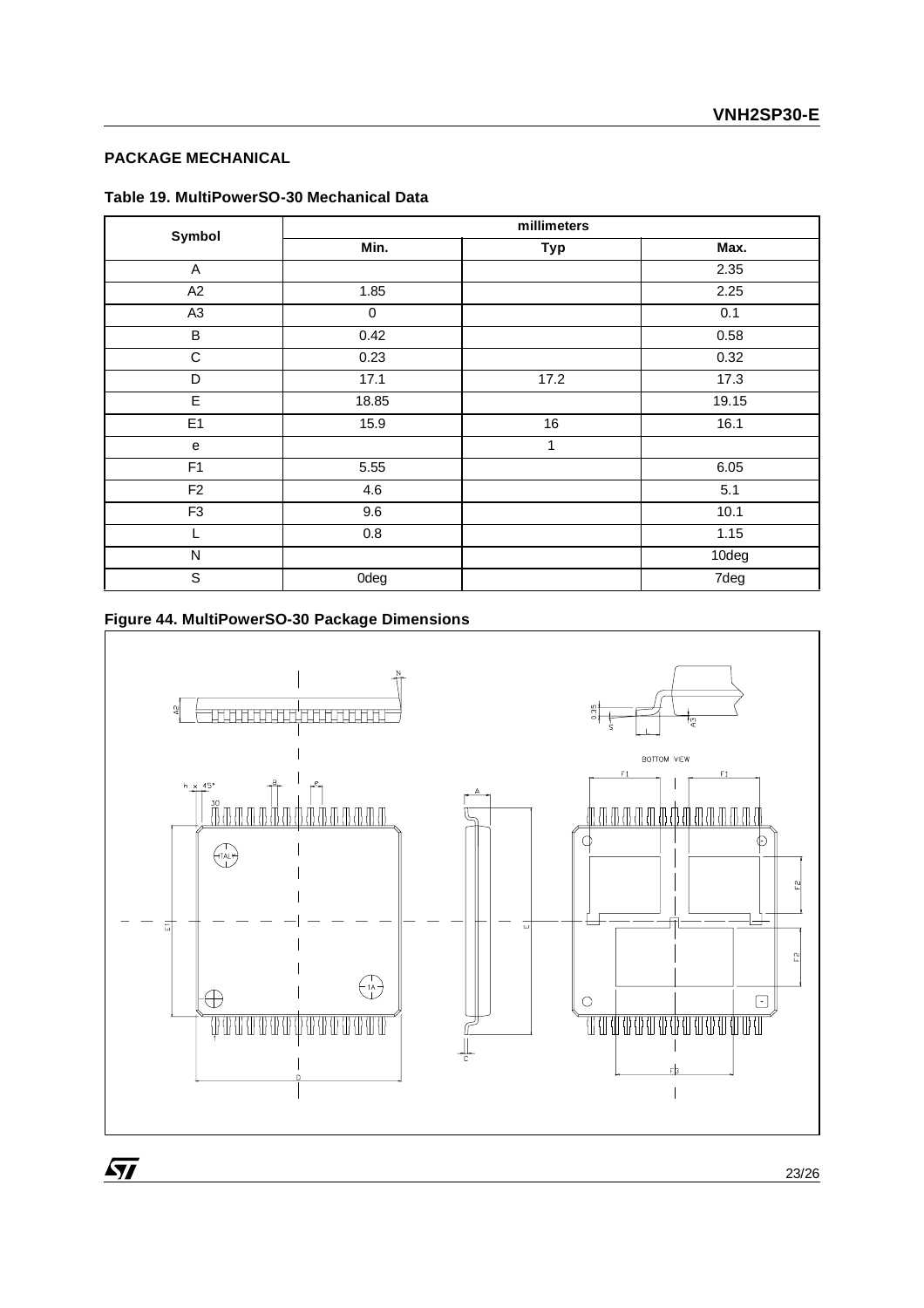

## **Figure 45. MultiPowerSO-30 Suggested Pad Layout and Tube Shipment (no suffix)**

57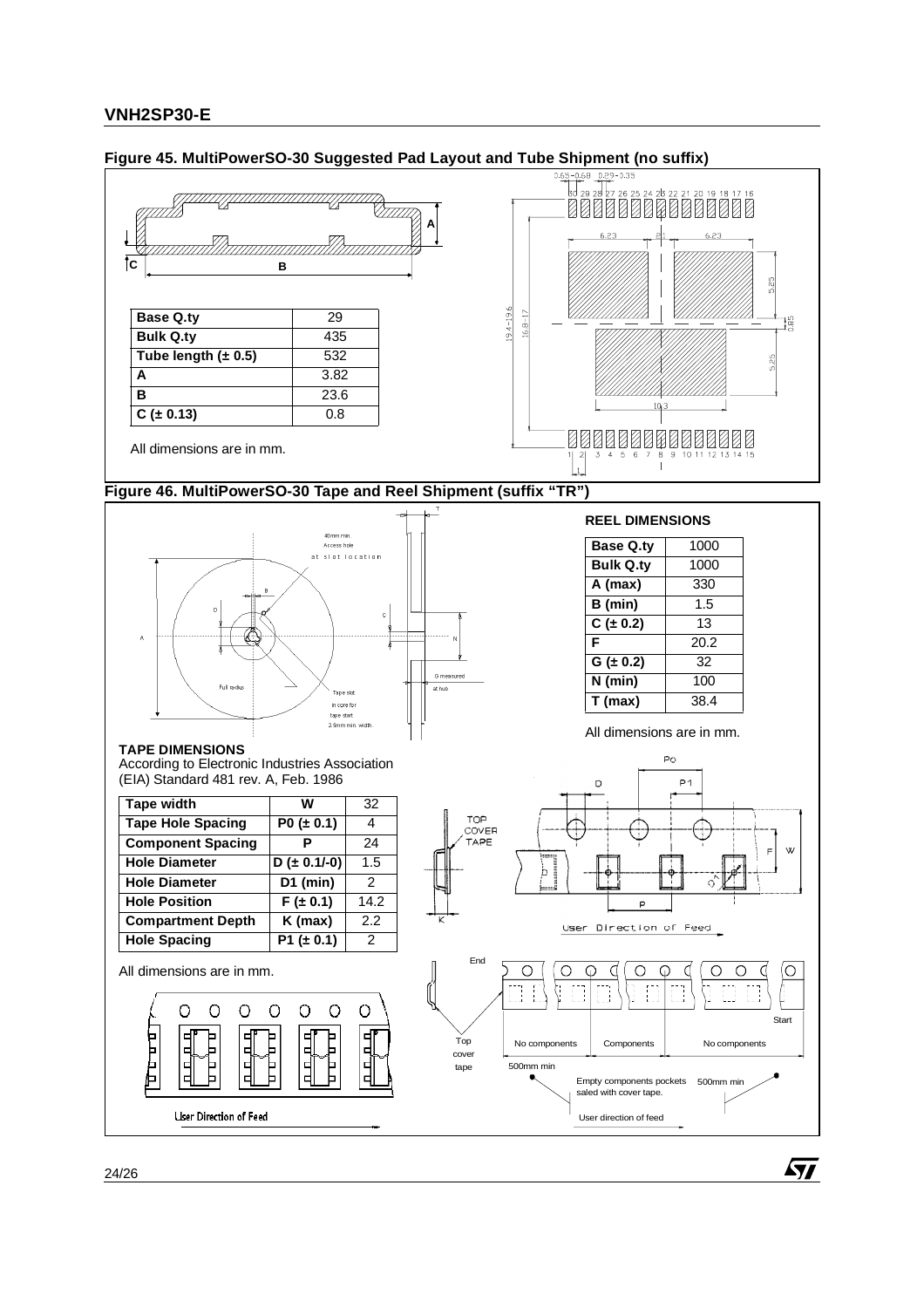### **REVISION HISTORY**

| <b>Date</b> | <b>Revision</b><br><b>Description of Changes</b> |                                                                                 |  |  |
|-------------|--------------------------------------------------|---------------------------------------------------------------------------------|--|--|
| Sep. 2004   |                                                  | l- First issue.                                                                 |  |  |
|             | Dec. 2004<br>2                                   | $\vert$ - t <sub>off(min)</sub> test condition modification and note insertion. |  |  |
|             |                                                  | - I <sub>RM</sub> figure number modification.                                   |  |  |
| Feb. 2005   | 3                                                | - Minor changes.                                                                |  |  |
| Apr. 2005   | 4                                                | l- Public release.                                                              |  |  |